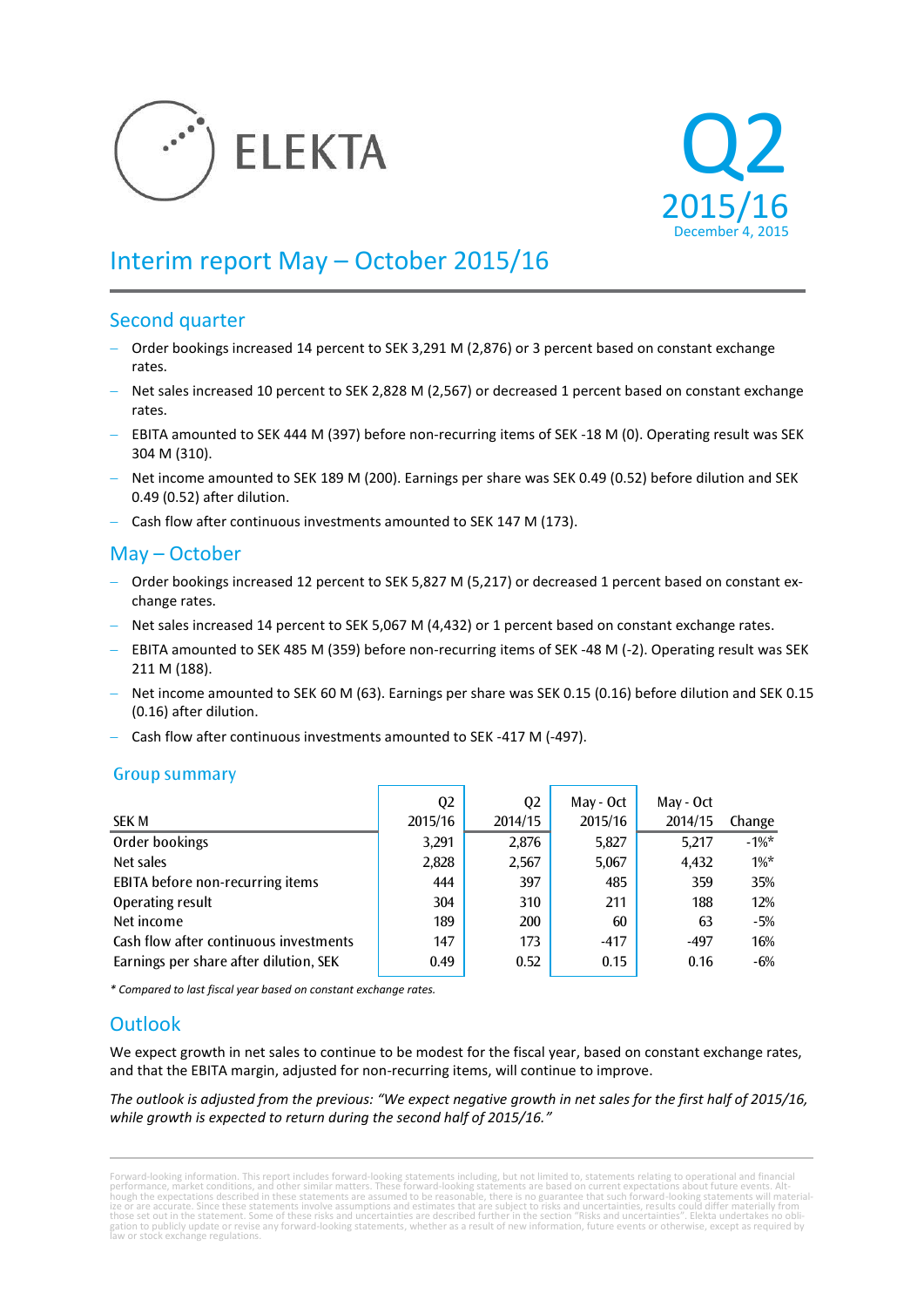

# President and CEO comments

During the first half of our fiscal year, net sales grew 14 percent or 1 percent based on constant exchange rates. Gross margin increased 2.3 percentage points and EBITA improved by SEK 126\* M. The improvements are mainly driven by growth in service and aftermarket sales and partly due to that deliveries scheduled for the third quarter now were completed already in the first half year. Order bookings in the second quarter increased 14 percent or 3 percent based on constant exchange rates. Growth was particularly strong in region Europe, Middle East and Africa.

### Transformation program on track

The transformation program is proceeding according to plan, including the target to reach an EBITA margin improvement of more than 6 percentage points by the end of fiscal year 2017/18\*\*. The cost reduction of SEK 450 M is on track with savings primarily in administration, supply chain and procurement. At the end of the quarter our workforce has been reduced with 91 employees.

#### Strong product offering and innovation portfolio

We continue to prioritize strategic R&D investments to improve cancer care, for example our software solutions and image guided radiation therapy. We are also improving our customer service network including training and education.

During the quarter, the new Leksell Gamma Knife Icon system received FDA clearance in the US. Our MRI-guided radiation therapy program, Atlantic, is progressing according to plan. The R&D consortium's second non-commercial system was recently installed at MD Anderson Cancer Center in Houston, US. Installations at the five remaining consortium sites will take place during the 2016 calendar year.

#### Reducing net working capital

Cash flow after continuous investments improved by SEK 80 M for the first half year to SEK -417 M. Net working capital in relation to last 12 months net sales decreased to 11 percent (16), a level that we are not satisfied with. Programs for improvement have been initiated and will lower net working capital. The target is a reduction with over SEK 200 M by the end of 2016/17.

#### Zero tolerance

As previously communicated, there is an ongoing investigation in Italy where Elekta employees are suspected of interfering with public procurement processes. Elekta is providing all requested information to the Italian authorities. We have zero tolerance for any deviation from our code of conduct and clear corporate policies and procedures in place.

Tomas Puusepp President and CEO

*\* Before non-recurring items*

*\*\* Base year 2014/15, excluding currency effects*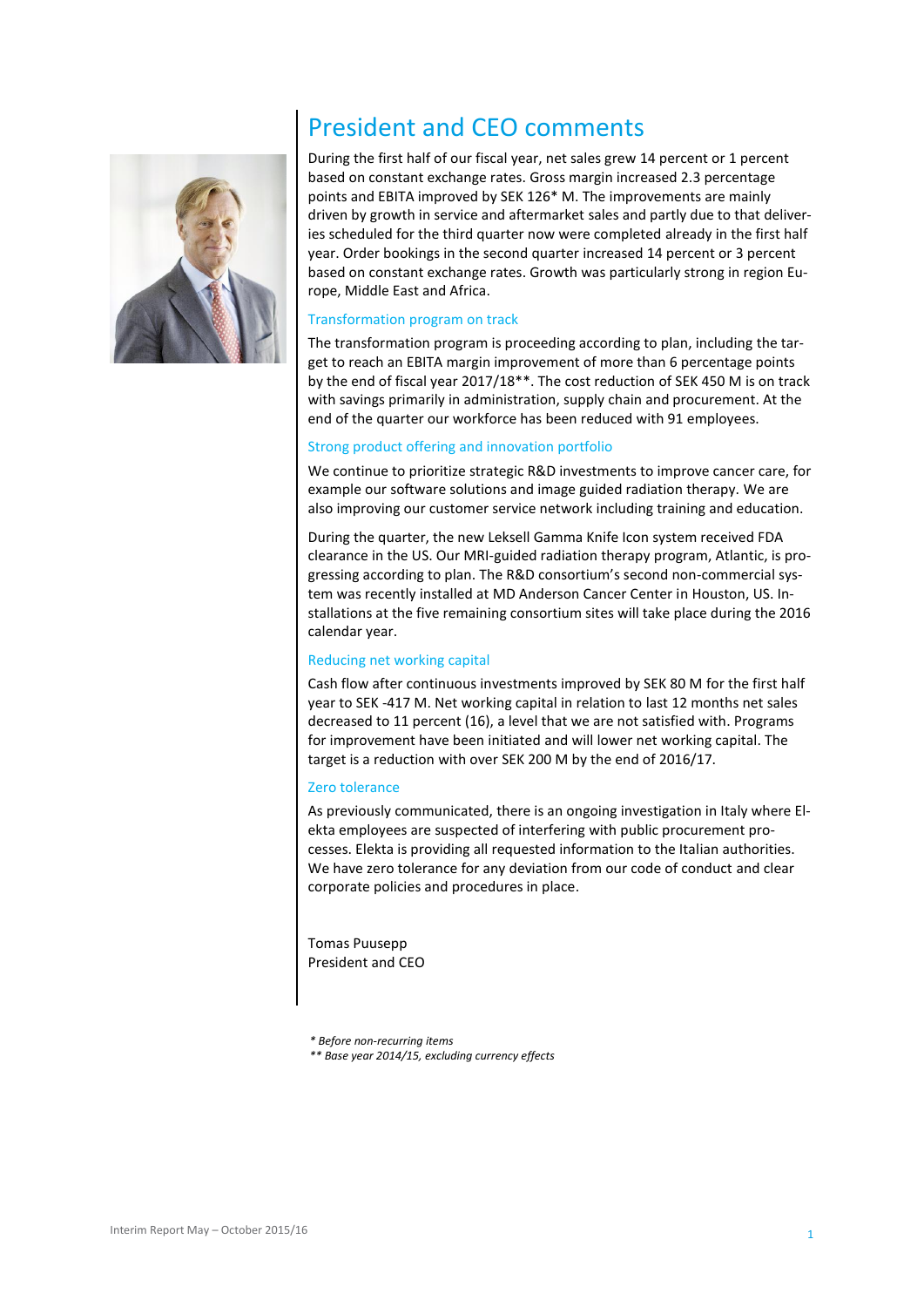*Presented amounts refer to the fiscal year 2015/16 and amounts within parentheses indicate comparative values for the equivalent period last fiscal year unless otherwise stated.*

# Order bookings and order backlog

Order bookings increased 12 percent to SEK 5,827 M (5,217). Based on constant exchange rates the decrease was 1 percent.

| Order bookings                 |                |                |         |         |                     |         |           |
|--------------------------------|----------------|----------------|---------|---------|---------------------|---------|-----------|
|                                | Q <sub>2</sub> | Q <sub>2</sub> |         |         | May - Oct May - Oct |         | 12 months |
| SEK M                          | 2015/16        | 2014/15        | Change* | 2015/16 | 2014/15             | Change* | 2014/15   |
| North and South America        | 1,087          | 1,116          | $-18%$  | 2.063   | 1,815               | $-6%$   | 3,952     |
| Europe, Middle East and Africa | 1.244          | 854            | 41%     | 1.966   | 1,837               | 3%      | 4,470     |
| Asia Pacific                   | 960            | 906            | $-6%$   | 1.798   | 1,565               | 2%      | 3,485     |
| Group                          | 3.291          | 2.876          | 3%      | 5,827   | 5.217               | $-1%$   | 11,907    |
| $-1$<br>.                      |                |                |         |         |                     |         |           |

*\* Compared to last fiscal year based on constant exchange rates.*

Order backlog was SEK 18,160 M, compared to SEK 17,087 M on April 30, 2015. Order backlog is converted at closing exchange rates. The translation of the backlog at exchange rates on October 31, 2015 compared to exchange rates on April 30, 2015 resulted in a positive translation difference of SEK 311 M. According to the current delivery plan, the order backlog as per 31 October 2015 is expected to be revenue recognized as follows: 25 percent in the remaining six months of the fiscal year 2015/16, 30 percent in 2016/17, 15 percent in 2017/18 and 30 percent in 2018/19 and later.

# Regional development

### *North and South America*

The US market is mainly a replacement market, with growth primarily in services and aftermarket. Consolidation of the hospital market continues, which is driving the market toward more comprehensive solutions and large-scale projects. New reimbursement rates have been decided in the US, with a small increased reimbursement for the hospital segment, and a slight decrease for freestanding clinics.

Order bookings increased 14 percent during the first half of the year, or decreased 6 percent based on constant exchange rates. The second quarter of the preceding year included a major order from Avera Health, which explains the challenging comparison. The volatile trend in the US is expected to continue. South America had good performance during the first six months of the year.

Since July 7, the North American organization has been led by Bill Yaeger, former Executive Vice President of Elekta Oncology. In the second quarter, the US organization was further strengthened with a new sales director and a new services director.

During the first half year net sales increased 31 percent or 9 percent based on constant exchange rates. Growth was driven by services, software and aftermarket sales.

Elekta's contribution margin from the region increased to 30 percent (25) during the half year, mainly as a result of higher revenues from services, software and aftermarket sales.





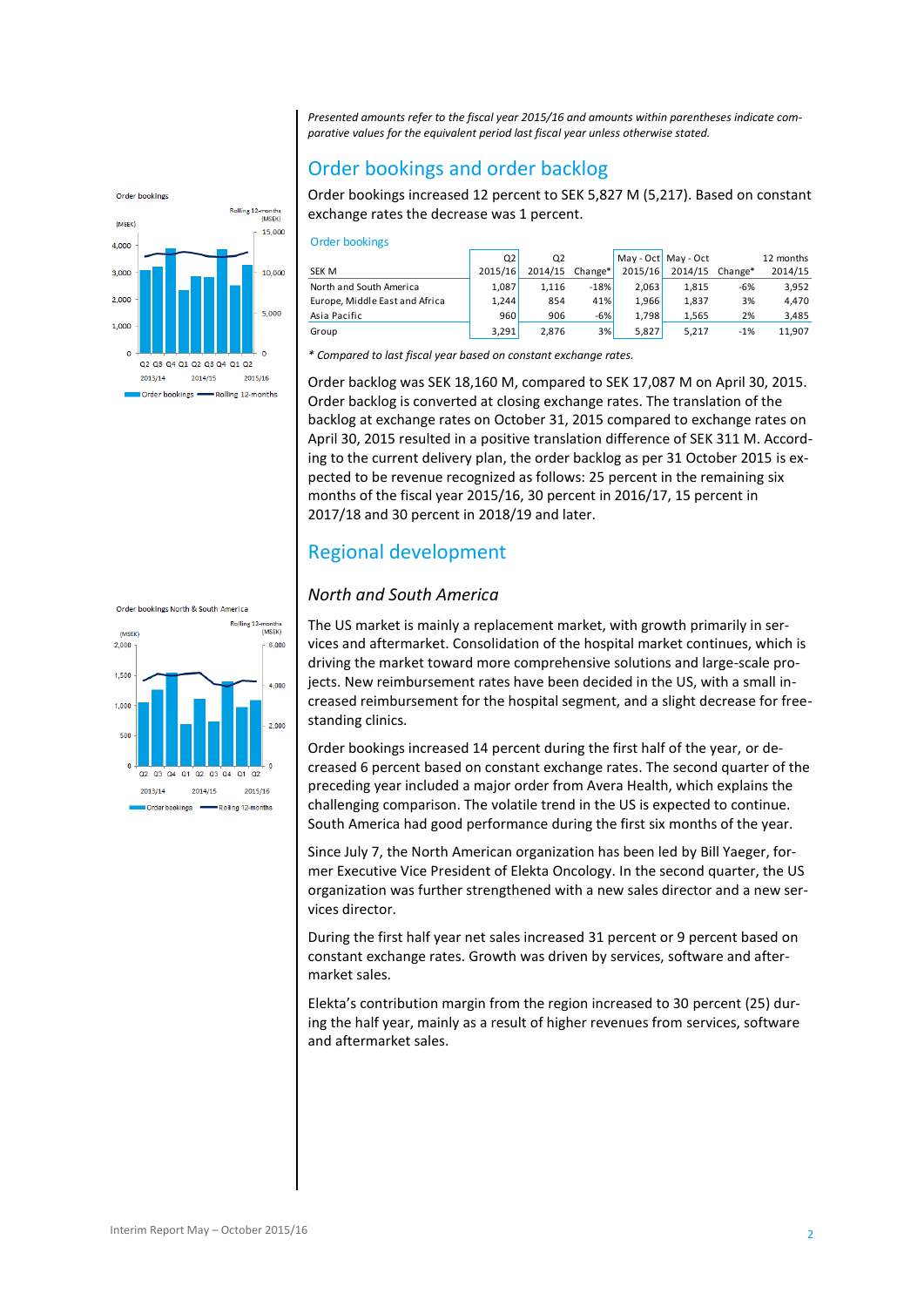

### *Europe, Middle East and Africa*

Growth in Western European markets is in line with the overall economy. In general, the emerging markets in the region showed growth. However, markets such as Russia and Iraq have slowed considerably due to political instability and weak economic development.

Elekta's order bookings rose 7 percent or 3 percent based on constant exchange rates in the first half-year. Western Europe showed a positive trend, and significant orders were secured in, for example, France, Austria, Germany and the Netherlands. An order valued at EUR 28 M was signed with Amethyst Radiotherapy, a private developer of cancer clinics in Western and Central Europe. After the end of the period, contracts for Leksell Gamma Knife Icon were signed with the New Karolinska Solna and the Netherlands Cancer Institute-Antoni van Leeuwenhoek Hospital (NKI-AvL).

Net sales increased 5 percent and was flat in constant currencies. Services and aftermarket sales grew.

During the period, Elekta's contribution margin from the region amounted to 26 percent (29). The decline was mainly related to the effect of exchange rate fluctuations on the cost base.

### *Region Asia Pacific*



Markets in Region Asia Pacific reported mixed performance. Growth in China continued and is expected to be good for the full year. Japan was weaker due to lower levels of investments. Southeast Asian markets showed a decline, and were generally impacted by weaker economic growth and exchange rate fluctuations.

Order bookings increased 15 percent or 2 percent based on constant exchange rates during the half year. The trend in China was favorable and demand for Elekta's solutions was good, particularly in the fast-growing private sector. Elekta reported strong performance in Australia, while the trend in Japan and Southeast Asia was weak.

Net sales increased 7 percent or decreased 7 percent based on constant exchange rates. The decline in local currency is related to weak performance in Japan and Southeast Asia.

During the period, Elekta's contribution margin from the region amounted to 24 percent (22). The increase was mainly attributable to higher sales in services.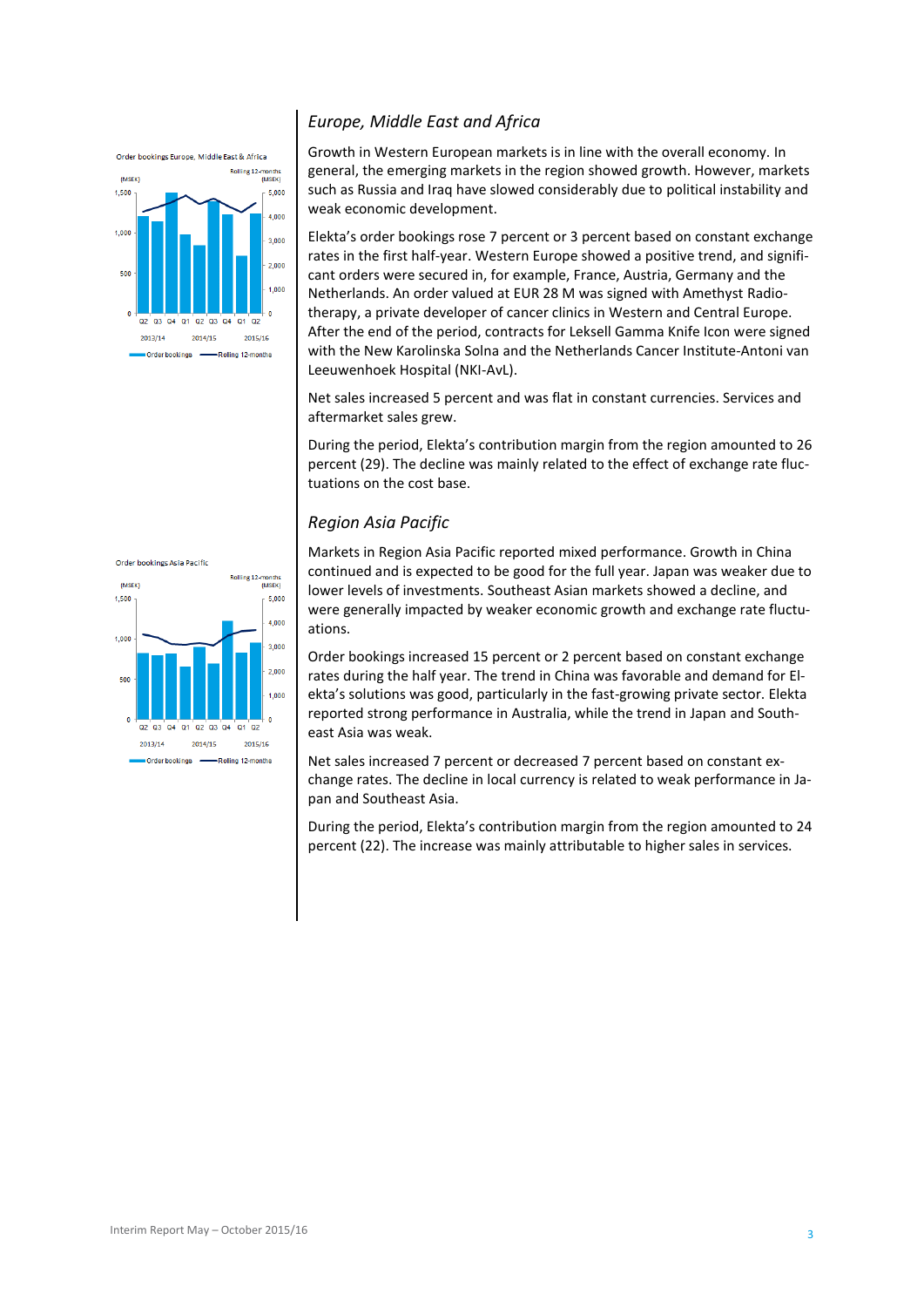# Net sales and earnings

Net sales increased 14 percent to SEK 5,067 M (4,432), corresponding to 1 percent increase based on constant exchange rates. The growth is mainly driven by services and after sales operations.

### Net sales

| Net sales                    |         |                |         |           |           |                 |           |
|------------------------------|---------|----------------|---------|-----------|-----------|-----------------|-----------|
|                              | Q2      | Q <sub>2</sub> |         | May - Oct | May - Oct |                 | 12 months |
| <b>SEK M</b>                 | 2015/16 | 2014/15        | Change* | 2015/16   |           | 2014/15 Change* | 2014/15   |
| North & South America        | 1,032   | 834            | 6%      | 1,946     | 1,482     | 9%              | 3,651     |
| Europe, Middle East & Africa | 871     | 888            | $-5%$   | 1,616     | 1,545     | 0%              | 3,829     |
| Asia Pacific                 | 925     | 845            | $-4%$   | 1,505     | 1,405     | $-7%$           | 3,359     |
| Group                        | 2,828   | 2,567          | $-1%$   | 5,067     | 4,432     | 1%              | 10,839    |
|                              |         |                |         |           |           |                 |           |

\* *Compared to last fiscal year based on constant exchange rates.*

Gross margin improved 2.3 percentage points to 41 percent (38). The increase is driven by higher sales for services and after sales volumes, as well as a positive impact from currency movements.

Operating expenses, excluding amortizations and based on constant exchange rates, were flat over the previous year. The expenses are expected to decline during the fiscal year.

R&D expenditure, before capitalization of development costs amounted to SEK 714 M (689), equal to 14 percent (16) of net sales. The ratio is expected to continue to decline.

EBITA before non-recurring items increased 35 percent to SEK 485 M (359). The effect from changes in exchange rates was SEK 30 M including hedges. Non-recurring items amounted to SEK -48 M (-2) and is related to the transformation program. EBITA margin, before non-recurring items, improved to 10 percent (8). Operating result was SEK 211 M (188). Operating margin amounted to 4 percent (4).

Net financial items amounted to SEK -134 M (-107). Interest expense was negatively affected by increased borrowing used to repay debt maturities, and foreign exchange effects on USD denominated debt. Lower interest rates also had a negative impact on interest income on investments.

Profit before tax amounted to SEK 77 M (81). Tax amounted to SEK -17 M (-18). Net income amounted to SEK 60 M (63). Earnings per share amounted to SEK 0.15 (0.16) before dilution and SEK 0.15 (0.16) after dilution. Return on shareholders' equity amounted to 9 percent (18) and return on capital employed amounted to 8 percent (15).

Capitalization and amortization of development costs in the R&D function decreased to a net of SEK 168 M (213). Amortization of capitalized development costs increased to SEK 161 M (106) and is expected to further increase during the second half of the fiscal year.

### Capitalized development costs

|                                               | Q2      | Q2      | May - Oct |         | May - Oct 12 months 12 months |         |
|-----------------------------------------------|---------|---------|-----------|---------|-------------------------------|---------|
| SEK M                                         | 2015/16 | 2014/15 | 2015/16   | 2014/15 | rolling                       | 2014/15 |
| Capitalization of development costs           | 161     | 164     | 317       | 308     | 692                           | 683     |
| of which R&D                                  | 161     | 163     | 317       | 307     | 690                           | 680     |
| Amortization of capitalized development costs | -89     | $-55$   | $-161$    | $-106$  | $-291$                        | $-236$  |
| of which R&D                                  | -83     | -49     | $-149$    | -94     | $-266$                        | $-211$  |
| Capitalized development costs, net            | 72      | 109     | 156       | 202     | 401                           | 447     |
| of which R&D                                  | 781     | 114     | 168       | 213     | 424                           | 469     |
|                                               |         |         |           |         |                               |         |

### Investments and depreciation

Continuous investments decreased to SEK 414 M (455) including investments in intangible assets of SEK 319 M (308) and investments in other assets of 95 M (147). Investments in intangible assets are mainly related to ongoing R&D programs. Amortization of intangible assets and depreciation of tangible fixed assets amounted to a total of SEK 309 M (238). Capitalization of development costs for the full fiscal year is expected to decline in local currency. Investments in other assets are also expected to be reduced.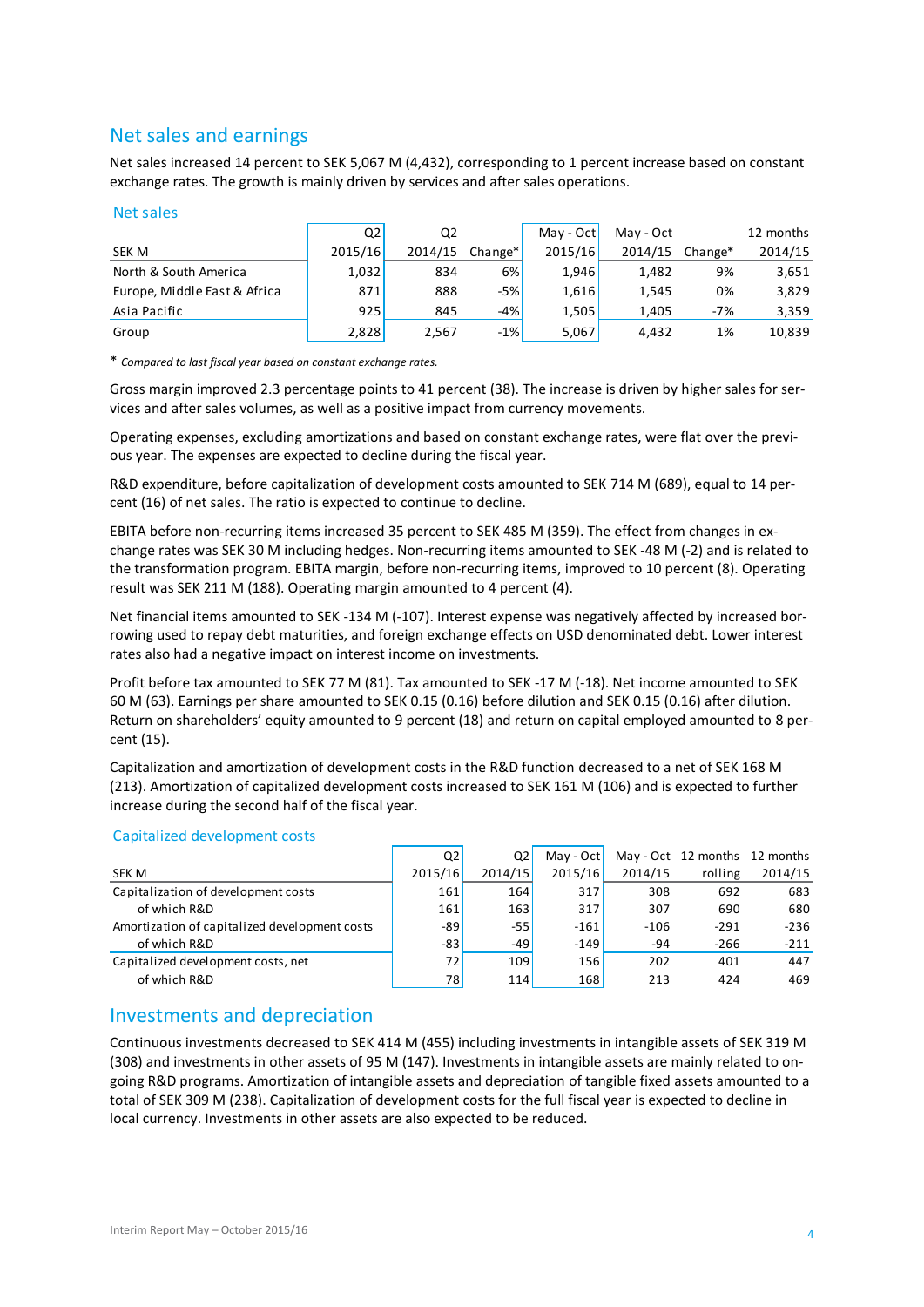# Cash flow

Cash flow from operating activities improved to SEK -3 M (-42) as a result of SEK 202 M improvement in operating cash flow to SEK 400 M. Cash flow from operating activities / EBITDA before non-recurring items was 117 percent (126 on April 30, 2015) during the 12 months rolling period. Cash flow after continuous investments improved by SEK 80 M to SEK -417 M (-497).

### Cash flow (extract)

|                                               | Q <sub>2</sub> | Q <sub>2</sub> | May - Oct |         | May - Oct 12 months 12 months |         |
|-----------------------------------------------|----------------|----------------|-----------|---------|-------------------------------|---------|
| <b>SEK M</b>                                  | 2015/16        | 2014/15        | 2015/16   | 2014/15 | rolling                       | 2014/15 |
| Operating cash flow                           | 408            | 355            | 400       | 198     | 1,501                         | 1,299   |
| Change in working capital                     | -62            | 81             | $-403$    | $-240$  | 361                           | 524     |
| Cash flow from operating activities           | 346            | 436            | $-3$      | $-42$   | 1,862                         | 1,823   |
| Continuous investments                        | $-199$         | $-263$         | $-414$    | $-455$  | $-915$                        | -956    |
| Cashflow after continuous investments         | 147            | 173            | $-417$    | $-497$  | 947                           | 867     |
| Cash flow from operating activities / EBITDA* | 71%            | 101%           |           |         | 117%                          | 126%    |
| Cash conversion**                             | 42%            | 54%            |           |         | 83%                           | 81%     |

*\*EBITDA before non-recurring items*

*\*\* Cash conversion is calculated as cash flow after continuous investments divided by net income adjusted by depreciation and amortization.*

# Working capital

Net working capital decreased to SEK 1,242 M (1,752) corresponding to 11 percent (16) of net sales (rolling 12 months). The individual working capital items were significantly impacted by currency movements, however the currency effect on net working capital was relatively small.

During the period net working capital increased with SEK 361 M mainly due to a reduction of accounts payable.

### Working capital

|                                  | Oct 31, | Oct 31, | Apr 30, |
|----------------------------------|---------|---------|---------|
| <b>SEK M</b>                     | 2015    | 2014    | 2015    |
| Working capital assets           |         |         |         |
| Inventories                      | 1,417   | 1,314   | 1,297   |
| Accounts receivable              | 3,831   | 3,634   | 4,207   |
| Accrued income                   | 1,994   | 2,051   | 1,895   |
| Other operating receivables      | 823     | 731     | 695     |
| Sum working capital assets       | 8,065   | 7,730   | 8,094   |
| Working capital liabilities      |         |         |         |
| Accounts payable                 | 1,023   | 982     | 1,262   |
| Advances from customers          | 2,053   | 1,891   | 2,165   |
| Prepaid income                   | 1,668   | 1,313   | 1,673   |
| Accrued expenses                 | 1,796   | 1,497   | 1,789   |
| Other operating liabilities      | 283     | 295     | 324     |
| Sum working capital liabilities  | 6,823   | 5,978   | 7,213   |
| Net working capital              | 1,242   | 1,752   | 881     |
| % of 12 months net sales rolling | 11%     | 16%     | 8%      |

The increase in inventories and accounts receivable are due to currency movements. Prepaid income has increased as a result of growth in services as well as currency movements.

The (DSO) has been reduced to 67 (84) days. Region North and South America has a relatively high level of software sales, with a corresponding high level of prepayments, resulting in a negative DSO number. Region Europe, Middle East and Africa has a higher portion of hardware sales, public tender sales with fixed payment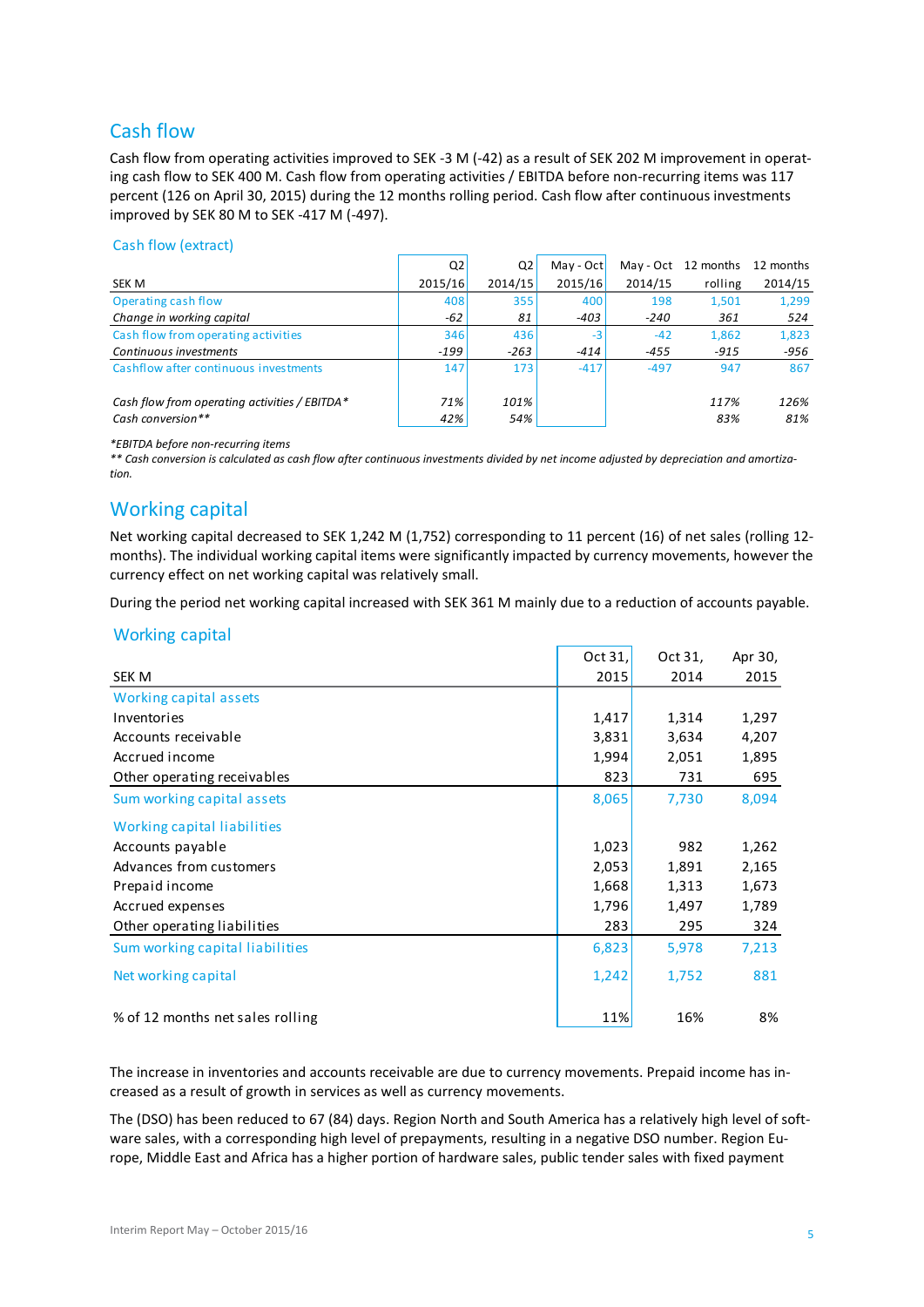terms, and large part of sales in emerging markets, leading to a high DSO number. The DSO number for region Asia Pacific varies within the region due to local differences in payment terms.

The improvement in North and South America in the first half is mainly related to a decrease in accounts receivable and accrued income as well as increased prepaid income. In region Europe, Middle East & Africa a decrease in accounts receivable was the main driver for the lower DSO, while the increase in DSO in Asia reflected an increase in accrued income.

### Days Sales Outstanding (DSO)

|                                                                                                                                | Oct $31.$ | Oct 31. | Apr 30, |
|--------------------------------------------------------------------------------------------------------------------------------|-----------|---------|---------|
| SEK M                                                                                                                          | 2015      | 2014    | 2015    |
| North & South America                                                                                                          | $-37$     | $-31$   | $-16$   |
| Europe, Middle East & Africa                                                                                                   | 155       | 175     | 163     |
| Asia Pacific                                                                                                                   | 103       | 86      | 95      |
| Group                                                                                                                          | 67        | 84      | 76      |
| * Dern Caler Ortetanding (DCO) is related and homeonic meeting let a homeonic commence of them arrived in Capacid in America ( |           |         |         |

\* Days Sales Outstanding (DSO) is calculated as (Accounts receivable + Accrued income - Advances from customers - Prepaid income)/(12 months rolling net sales/365).

## Financial position

Cash and cash equivalents amounted to SEK 1,586 M (3,265 on April 30, 2015) and interest-bearing liabilities amounted to SEK 5,041 M (6,033 on April 30, 2015). Thus, net debt amounted to SEK 3,455 M (2,768 on April 30, 2015). Net debt/equity ratio was 0.52 (0.42 on April 30, 2015).

The Group's consolidated balance sheet has been affected by changes in exchange rates. The major exchange rates used for translation of the balance sheet are presented on page 11.

The exchange rate effect from the translation of cash and cash equivalents amounted to SEK 31 M (106). The translation difference in long-term interest-bearing liabilities amounted to SEK 56 M (256). Shareholder's equity was affected by exchange rate differences amounting to SEK 89 M (359).

The change in unrealized exchange rate effects from effective cash flow hedges amounted to SEK 62 M (-81) and is reported in other comprehensive income. Closing balance of unrealized exchange rate effects from effective cash flow hedges amounted to SEK -62 M (-19) exclusive of tax.

### **Outlook**

We expect growth in net sales to continue to be modest for the fiscal year, based on constant exchange rates, and that the EBITA margin, adjusted for non-recurring items, will continue to improve.

*The outlook is adjusted from the previous: "We expect negative growth in net sales for the first half of 2015/16, while growth is expected to return during the second half of 2015/16."*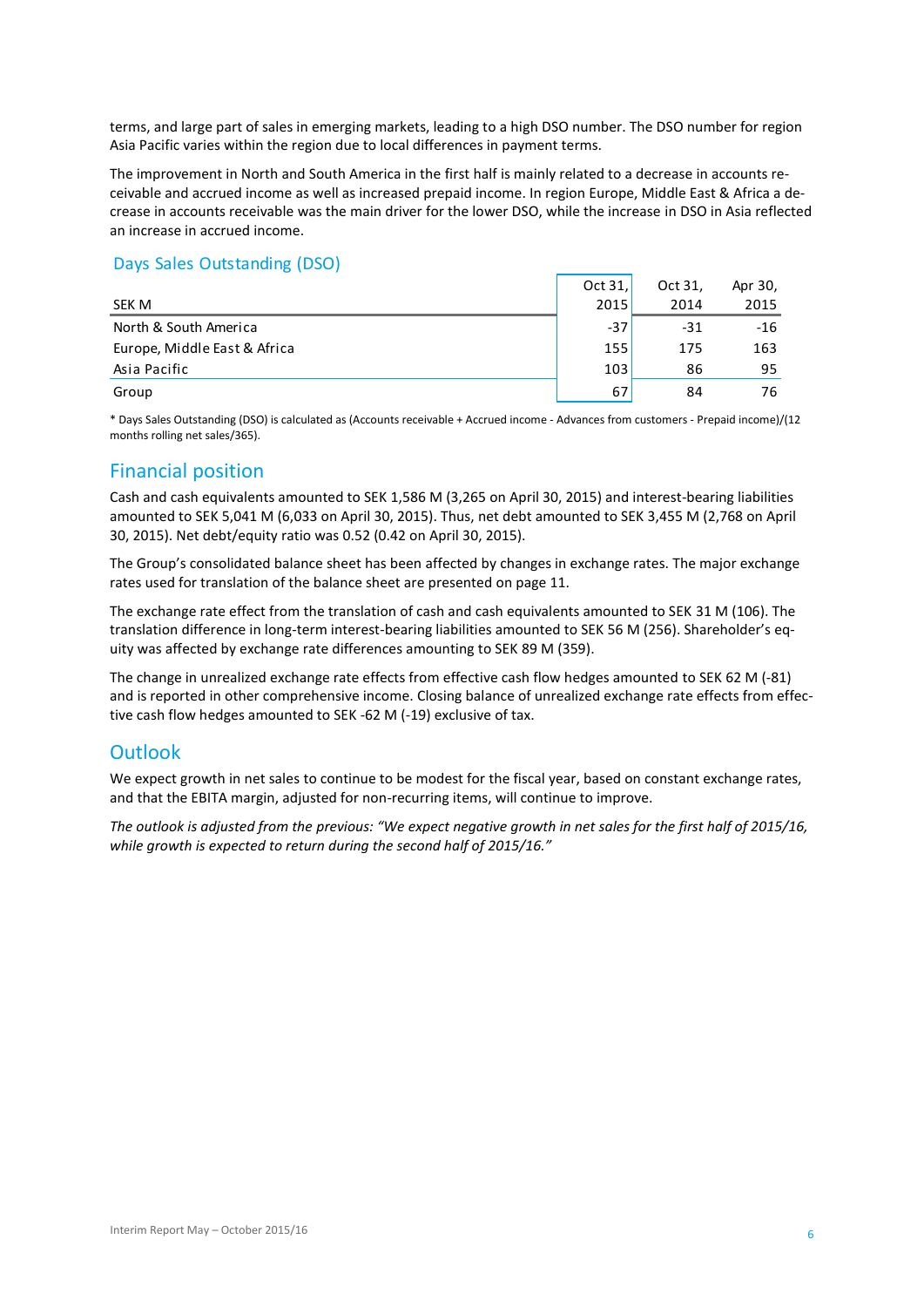# Significant events during the reporting period

### *Change of President and CEO*

On May 13, 2015, Elekta announced that Niklas Savander had stepped down from his position as President and CEO of Elekta AB (publ). The Board of Directors had appointed Tomas Puusepp as President and CEO as of May 13, 2015. Tomas Puusepp has, during the past year, been an Executive Director of the Elekta Board and served as President and CEO of Elekta during fiscal years 2005/06 to 2013/14.

### *Changes to the Executive Management team*

On June 2, Elekta announced a reorganization of the Company as well as changes in its Executive Management team. The organization was effective as of July 7, 2015.

### *Transformation program*

On June 11, 2015, the transformation program, with the objectives of improving growth, increasing profitability, reduce costs and focus on cash flow, was outlined. The cost reduction of SEK 450 M is on track with savings primarily in administration, supply chain and procurement. At the end of the quarter the workforce has been reduced with 91 employees.

Elekta continue to prioritize strategic R&D investments to improve cancer care, for example software solutions and image guided radiation therapy. Elekta is also improving the customer service network including training and education.

### *US lawsuit*

On September 29, 2015, Elekta announced that Varian Medical Systems filed civil lawsuits and made a request that the United States International Trade Commission (USITC) initiate a patent infringement proceeding against Elekta on September 25, 2015. Elekta stated that the claims had no merit and that the company will defend itself vigorously.

### Significant events after the reporting period

### *Investigation in Italy*

As communicated on November 12, 2015, there is an ongoing investigation in Italy where Elekta employees are suspected of interfering with public procurement processes. Elekta is providing all requested information to the Italian authorities. Elekta has zero tolerance for any deviation from the code of conduct and clear corporate policies and procedures in place.

### Employees

The average number of employees during the period was 3,702 (3,659). The number of employees on October 31, 2015 totaled 3,753 (3,764) compared to 3,844 on April 30, 2015. The decrease since April 30 is mainly related to the ongoing transformation program.

The average number of employees in the Parent Company was 25 (34).

### Shares

During the period no new B-shares were subscribed through conversion of convertibles. Total number of registered shares on October 31, 2015 was 382,828,775 divided between 14,250,000 A-shares and 368,578,775 Bshares. Fully diluted shares amounted to 400,696,012 including dilution related to the Elekta 2012/17 convertible bond.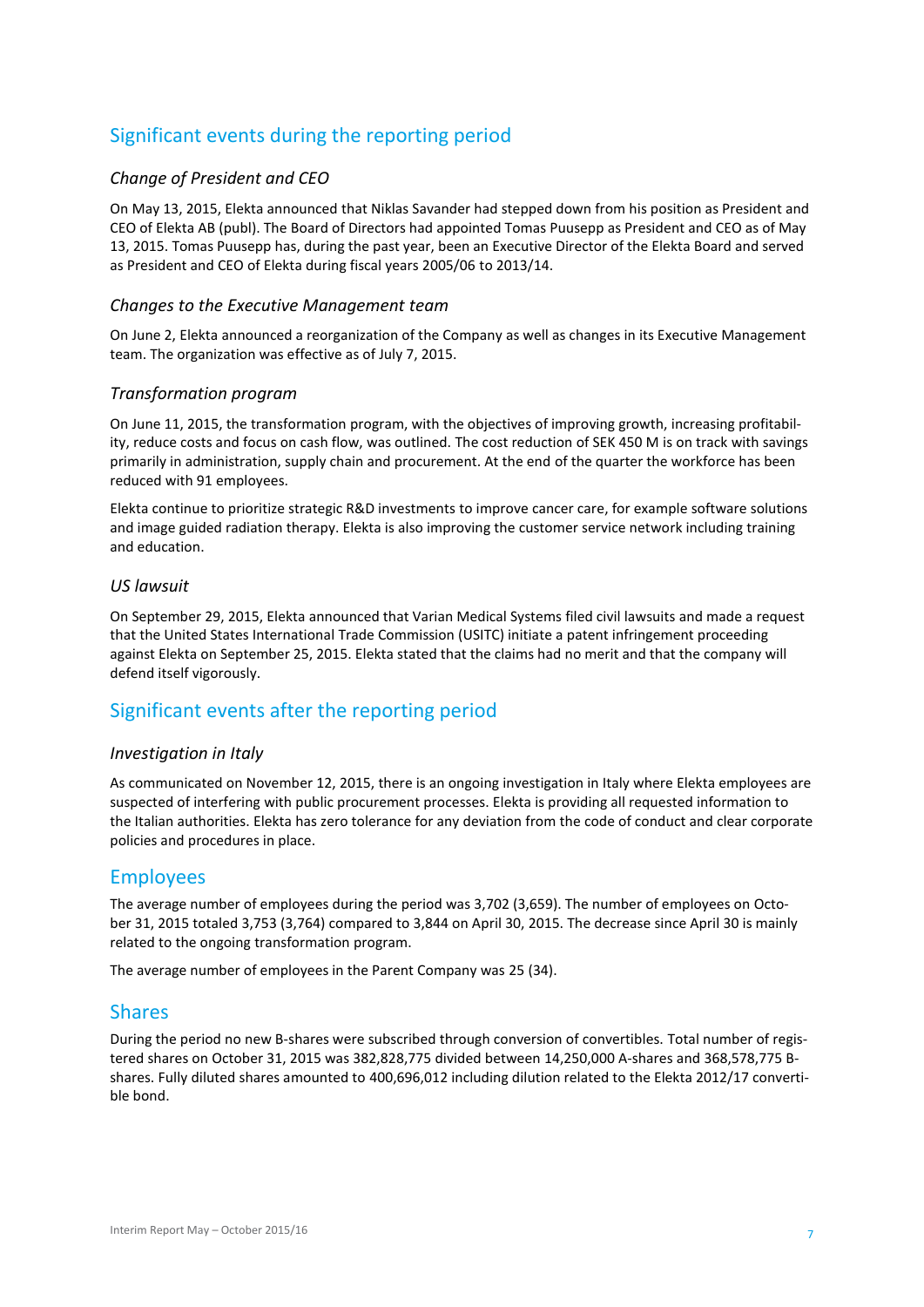### Risks and uncertainties

Elekta's presence in a large number of geographical markets exposes the Group to political and economic risks on a global scale and/or in individual countries.

The competitive landscape for Elekta is continuously changing. The medical equipment industry is characterized by technological developments and continuous improvements of industrial know-how, resulting in companies launching new products and improved methods for treatment. Elekta strives to be the leader in innovation and offer the most competitive product portfolio, developed in close collaboration with key research leaders in the field. To secure the proceeds of research investments, it is of importance that such new products and new technology are protected from the risk of improper use by competitors. When possible and deemed appropriate, Elekta protects its intellectual property rights by way of patents, copyrights and trademark registrations.

Elekta sells solutions through its direct sales force and through an external network of agents and distributors. The Company's continued success is dependent on the ability to establish and maintain successful relationships with customers. Elekta is continuously evaluating how to enter new markets considering both the opportunities and the risks involved. There are regulatory registration requirements with each new market that potentially could delay product introductions and certifications. The stability of the political system in certain countries and the security situation for employees traveling to exposed areas are constantly evaluated. Corruption is a risk and an obstacle for development and growth in some countries. Elekta has implemented a specific anticorruption policy to guide the business by aiming to be in line with national and international regulations and best practices against corruption.

Elekta's operations comprise several markets that expose the Group to a vast number of laws, regulations, policies and guidelines regarding, for example, health, security, environmental matters, trade restrictions, competition and delivery of products. Elekta's quality systems describes these requirements, which are reviewed and certified by external supervisory bodies and are regularly inspected by authorities in applicable countries, for example the US FDA. Non-compliance of, for example, safety regulations can result in delayed or stopped deliveries of products. Changes in regulations and rules might also increase Elekta's costs and delay the development and introduction of new products.

Elekta depends also on the capability of producing advanced medical equipment, which requires highly qualified personnel. The Company's ability to attract and retain qualified personnel and management has a significant impact on the future success of the Group.

Weak economic development and high levels of public debt might, in some markets, mean less availability of financing for private customers and reduced future health care spending by governments. Political decisions that could impact the healthcare reimbursement systems also constitute a risk factor. Elekta's ability to commercialize products is dependent on the reimbursement level that hospitals and clinics can obtain for different types of treatments. Alterations in the existing reimbursement systems related to medical products, or implementation of new regulations, might impact future product mix in specific markets.

Elekta's delivery of treatment equipment relies largely on customers' readiness to receive the delivery at site. Depending on contractual payment terms a delay can result in postponed invoicing and also affect timing of revenue recognition. The Group's credit risks are normally limited since customer operations are, to a large extent, financed either directly or indirectly by public funds.

Elekta depends on a number of suppliers for components. There is a risk that delivery difficulties might occur due to circumstances beyond Elekta's control. Critical suppliers are regularly followed up regarding delivery precision and quality of components.

In its operations, Elekta is subject to a number of financial risks primarily related to exchange rate fluctuations. In the short-term, the effect of currency movements is reduced through forward contracts. Hedging is conducted on the basis of expected net sales over a period of up to 24 months. The scope of the hedging is determined by the Company's assessment of currency risks. Risk exposure is regulated through a financial policy established by the Board of Directors. The overall responsibility for handling the Group's financial risks, and developing methods and guidelines for dealing with financial risks, rests with the executive management and the finance function. For more detailed information regarding these risks, please see Note 2 in the annual report 2014/15.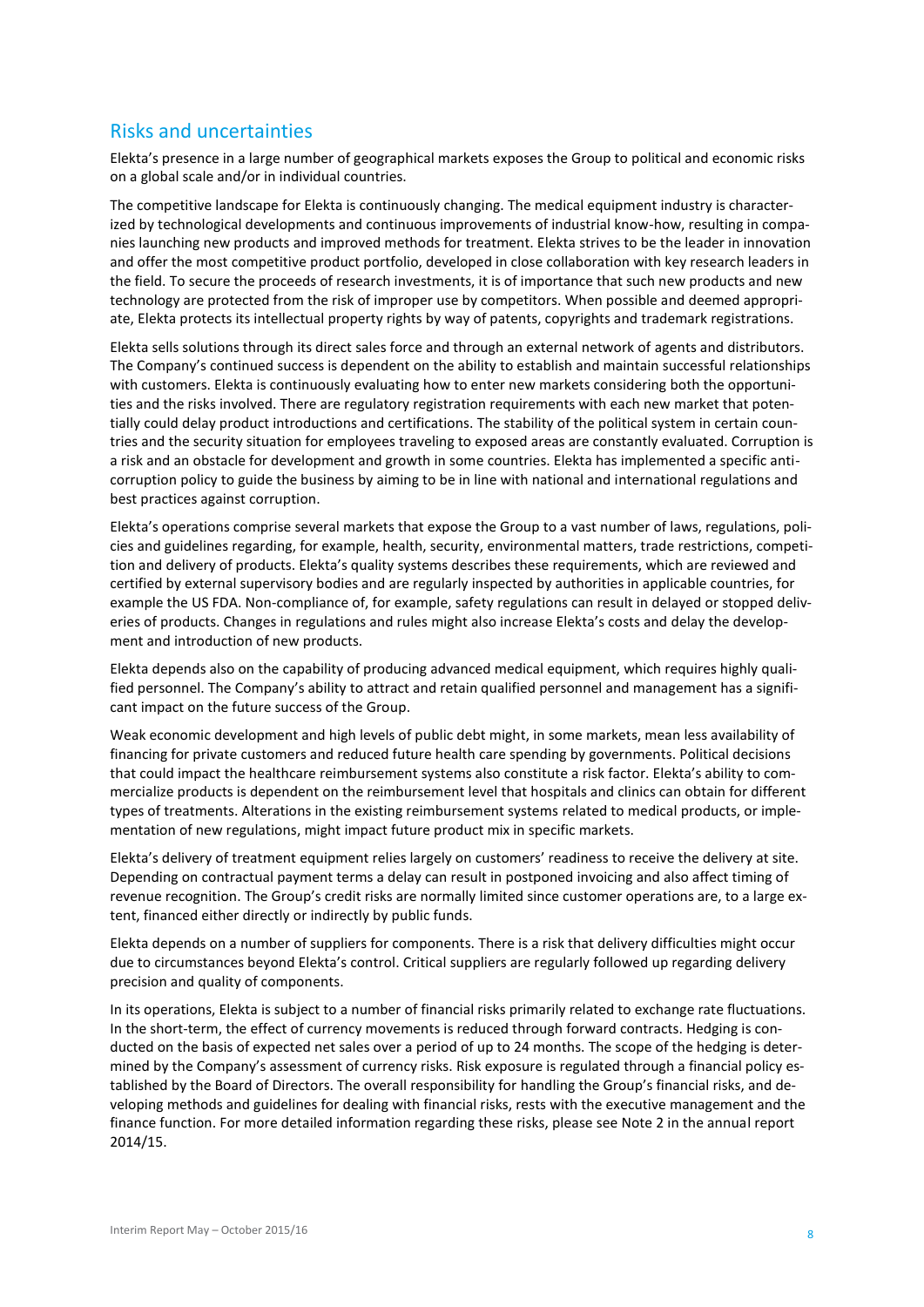The Board of Directors and CEO declare that the undersigned interim report provides a fair overview of the parent company's and Group's operations, their financial position and performance, and describes material risks and uncertainties facing the parent company and other companies in the Group.

Stockholm, December 4, 2015

Laurent Leksell Annika Espander Jansson Luciano Cattani Chairman of the Board Member of the Board Member of the Board

Siaou-Sze Lien **Mütter Channel Wolfgang Reim** Birgitta Stymne Göransson Member of the Board Member of the Board Member of the Board

Jan Secher Tomas Puusepp Johan Malmquist Member of the Board **President and CEO** Member of the Board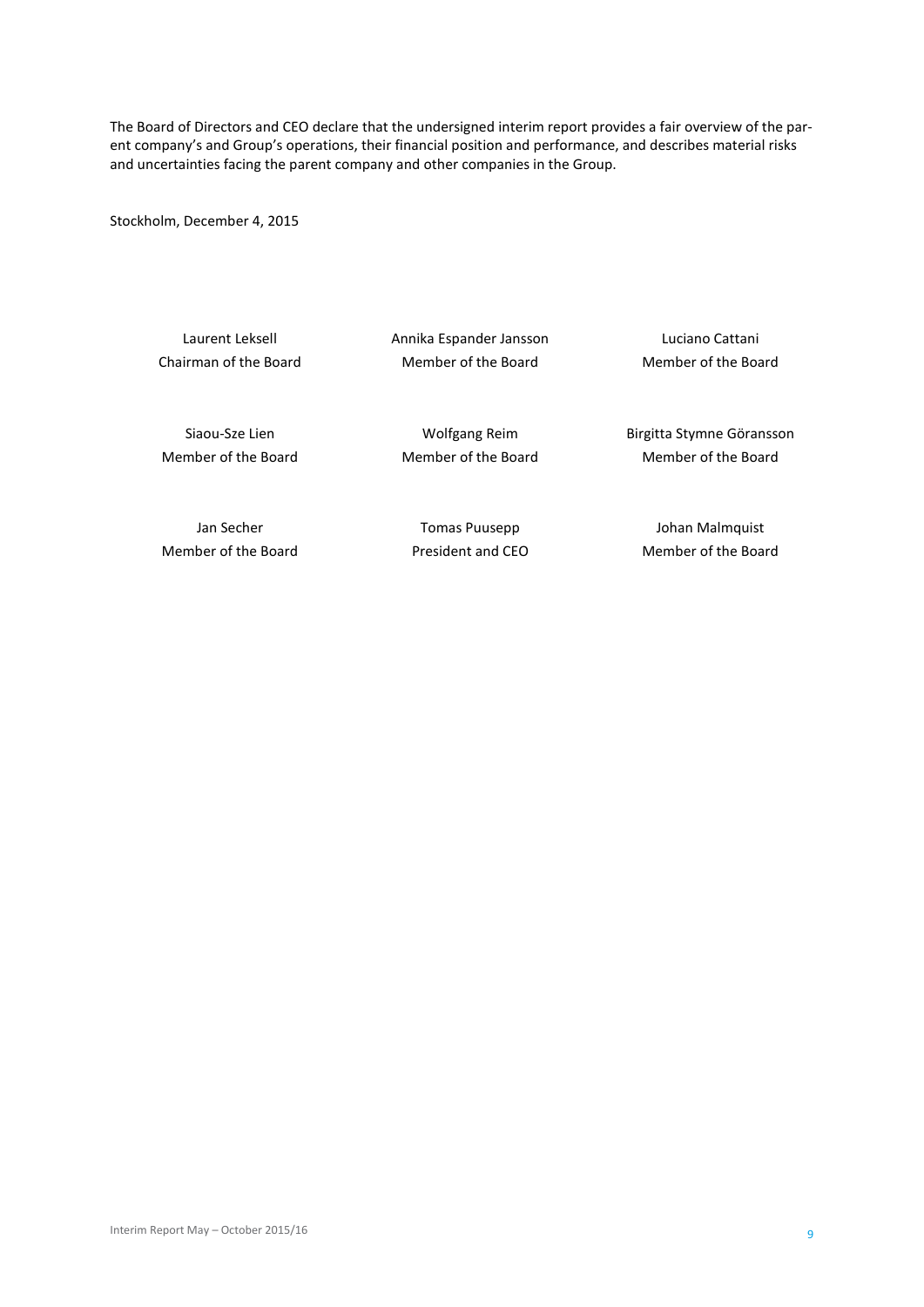# Report of Review of Interim Financial Information

### *Introduction*

We have reviewed the condensed interim financial information (interim report) of Elekta AB (publ) as of 31 October 2015 and the six-month period then ended. The Board of Directors and the CEO are responsible for the preparation and presentation of the interim financial information in accordance with IAS 34 and the Swedish Annual Accounts Act. Our responsibility is to express a conclusion on this interim report based on our review.

### *Scope of Review*

We conducted our review in accordance with the International Standard on Review Engagements ISRE 2410, *Review of Interim Report Performed by the Independent Auditor of the Entity.* A review consists of making inquiries, primarily of persons responsible for financial and accounting matters, and applying analytical and other review procedures. A review is substantially less in scope than an audit conducted in accordance with International Standards on Auditing, ISA, and other generally accepted auditing standards in Sweden. The procedures performed in a review do not enable us to obtain assurance that we would become aware of all significant matters that might be identified in an audit. Accordingly, we do not express an audit opinion.

### *Conclusion*

Based on our review, nothing has come to our attention that causes us to believe that the interim report is not prepared, in all material respects, in accordance with IAS 34 and the Swedish Annual Accounts Act, regarding the Group, and with the Swedish Annual Accounts Act, regarding the Parent Company.

Stockholm, December 4, 2015

PricewaterhouseCoopers AB

Johan Engstam Camilla Samuelsson Authorized Public Accountant Authorized Public Accountant Authorized Public Accountant Auditor in charge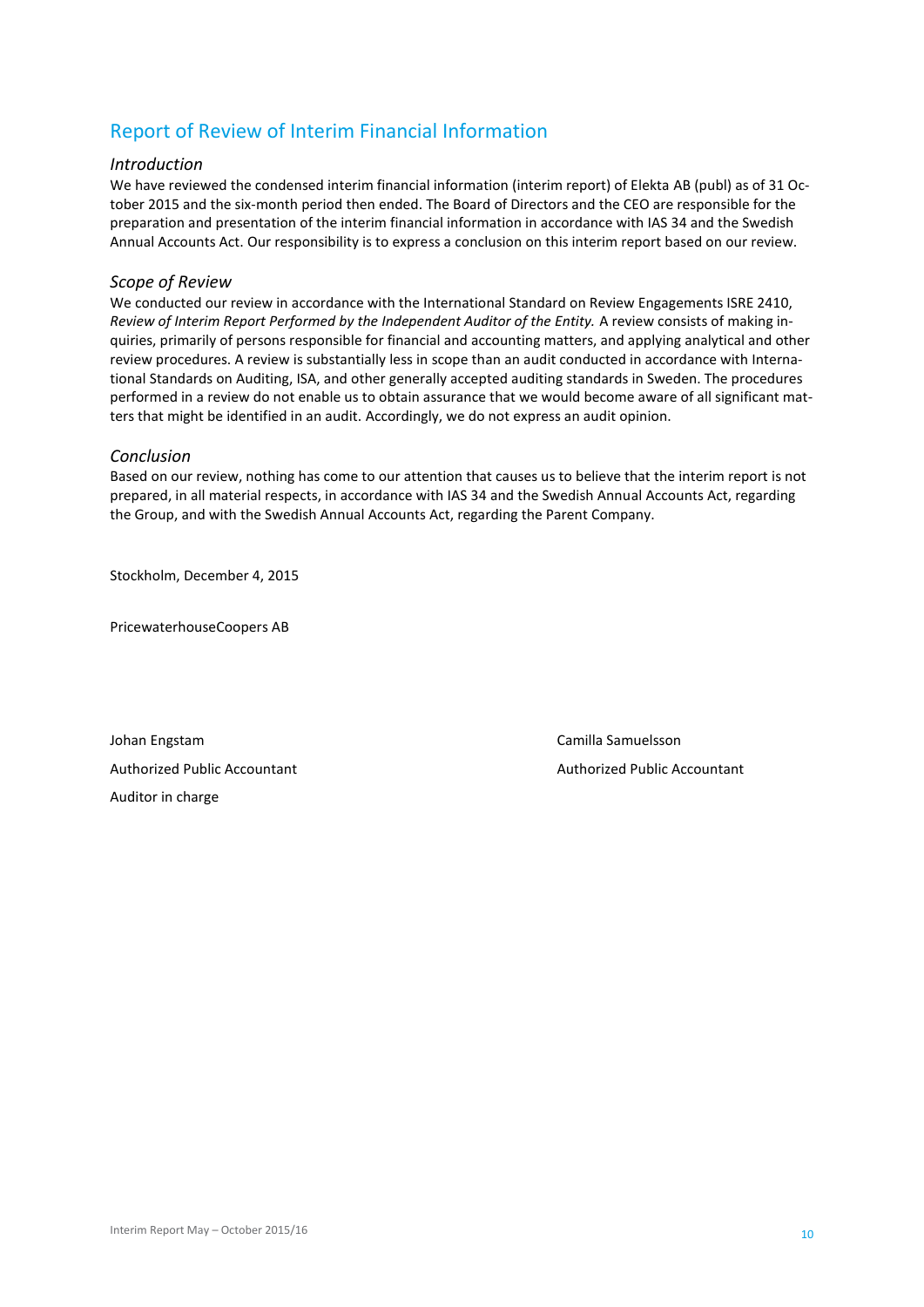# Accounting principles

This interim report is prepared, with regard to the Group, according to IAS 34 and the Swedish Annual Accounts Act and, with regard to the Parent Company, according to the Swedish Annual Accounts Act and RFR 2. The accounting principles applied correspond to those presented in Note 1 of the Annual Report 2014/15.

# Exchange rates

| Country                              | Currency |                | Average rate |        |         |         | Closing rate |                         |            |
|--------------------------------------|----------|----------------|--------------|--------|---------|---------|--------------|-------------------------|------------|
|                                      |          | Q <sub>2</sub> | Q2           |        | Oct 31, | Oct 31, | Apr 30,      | Change $1$              | Change $2$ |
|                                      |          | 2015/16        | 2014/15      | Change | 2015    | 2014    |              | 2015 12 months 6 months |            |
| Euroland                             | 1 EUR    | 9.363          | 9.153        | 2%     | 9.370   | 9.240   | 9.267        | 1%                      | 1%         |
| Great Britain                        | 1 GBP    | 12.977         | 11.469       | 13%    | 13.041  | 11.759  | 12.769       | 11%                     | 2%         |
| Japan                                | 1 JPY    | 0.069          | 0.066        | 5%     | 0.071   | 0.066   | 0.070        | 8%                      | 1%         |
| United States                        | 1 USD    | 8.427          | 6.891        | 22%    | 8.505   | 7.357   | 8.252        | 16%                     | 3%         |
| 1 October 31 2015 vs October 31 2014 |          |                |              |        |         |         |              |                         |            |

1. October 31 2015 vs October 31 2014

2. October 31 2015 vs April 30 2015

Regarding foreign Group companies, order bookings and income statements are translated at average exchange rates for the reporting period while order backlog and balance sheets are translated at closing exchange rates.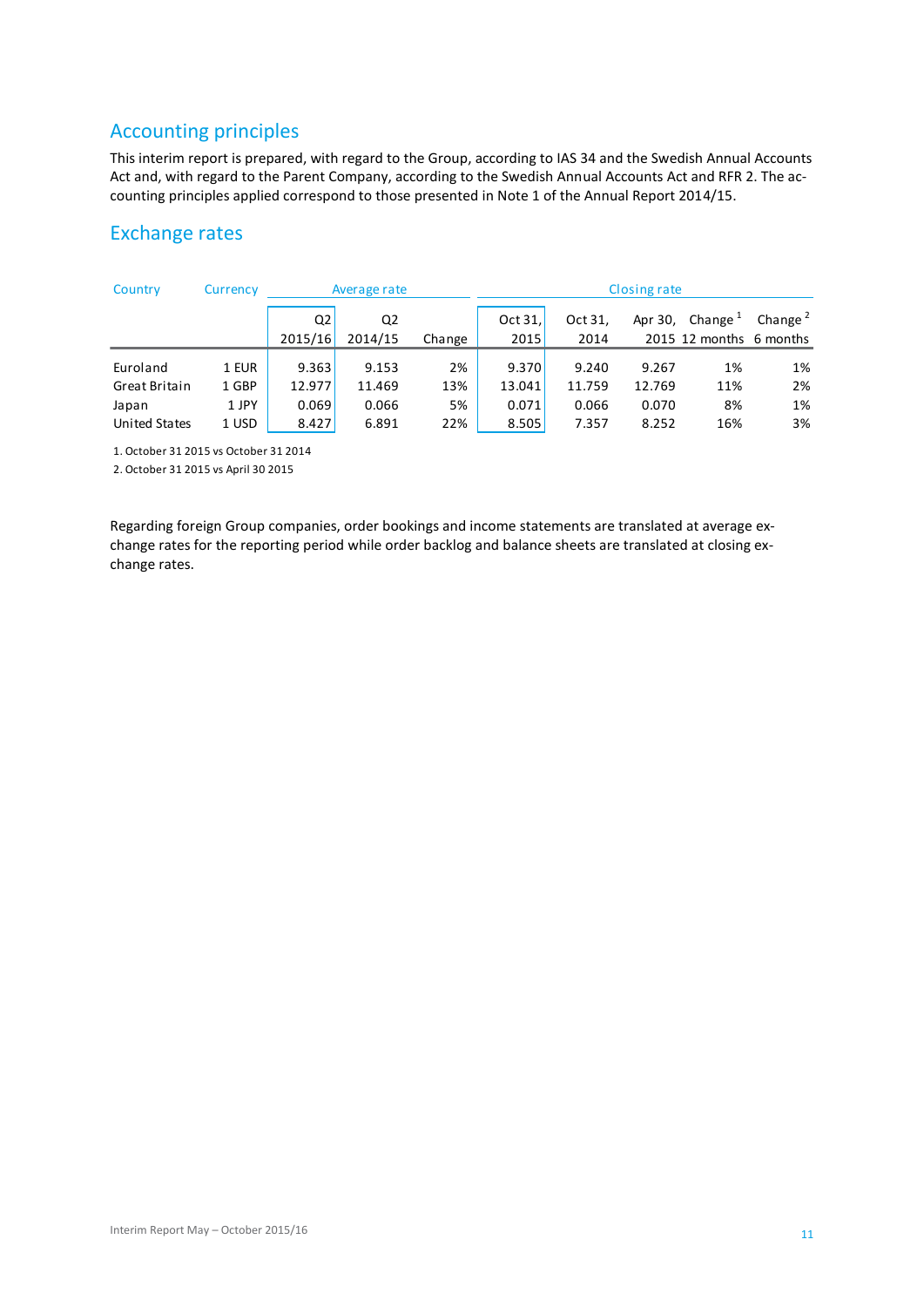### CONSOLIDATED INCOME STATEMENT AND STATEMENT OF COMPREHENSIVE INCOME

| CONSOLIDATED INCOME STATEMENT AND STATEMENT OF COMPREHENSIVE INCOME       |                |                |           |                |                |           |
|---------------------------------------------------------------------------|----------------|----------------|-----------|----------------|----------------|-----------|
| <b>SEK M</b>                                                              |                |                |           |                |                |           |
|                                                                           | Q2             | Q <sub>2</sub> | May - Oct | May - Oct      | 12 months      | 12 months |
| <b>INCOME STATEMENT</b>                                                   | 2015/16        | 2014/15        | 2015/16   | 2014/15        | rolling        | 2014/15   |
| Net sales                                                                 | 2,828          | 2,567          | 5,067     | 4,432          | 11,474         | 10,839    |
| Cost of products sold                                                     | $-1,647$       | $-1,496$       | $-3,001$  | $-2,728$       | $-6,806$       | $-6,533$  |
| <b>Gross income</b>                                                       | 1,181          | 1,071          | 2,066     | 1,704          | 4,668          | 4,306     |
| Selling expenses                                                          | $-333$         | $-286$         | $-676$    | $-573$         | $-1,438$       | $-1,335$  |
| Administrative expenses                                                   | $-250$         | $-256$         | $-522$    | $-482$         | $-1,088$       | $-1,048$  |
| R&D expenses                                                              | $-274$         | $-226$         | $-546$    | $-476$         | $-1,022$       | $-952$    |
| Exchange rate differences                                                 | $-2$           | $\overline{7}$ | $-63$     | 17             | $-111$         | $-31$     |
| Operating result before non-recurring items                               | 322            | 310            | 259       | 190            | 1,009          | 940       |
| Transaction and restructuring costs                                       | $-18$          | 0              | $-48$     | $-2$           | $-49$          | $-3$      |
| <b>Operating result</b>                                                   | 304            | 310            | 211       | 188            | 960            | 937       |
| Result from participations in associates                                  | $\mathbf{1}$   | $-1$           | 3         | $-1$           | $\overline{4}$ | $\Omega$  |
| Interest income                                                           | 6              | 9              | 11        | 17             | 19             | 25        |
| Interest expenses and similar items                                       | $-73$          | $-63$          | $-152$    | $-126$         | $-285$         | $-259$    |
| Exchange rate differences                                                 | 4              | $\overline{2}$ | 4         | 3              | 14             | 13        |
| Profit before tax                                                         | 242            | 257            | 77        | 81             | 712            | 716       |
| Income taxes                                                              | $-53$          | $-57$          | $-17$     | -18            | $-157$         | $-158$    |
| Net income                                                                | 189            | 200            | 60        | 63             | 555            | 558       |
| Net income attributable to:                                               |                |                |           |                |                |           |
| Parent Company shareholders                                               | 188            | 198            | 57        | 61             | 548            | 552       |
| Non-controlling interests                                                 | 1              | 2              | 3         | $\overline{2}$ | $\overline{7}$ | 6         |
| Earnings per share before dilution, SEK                                   | 0.49           | 0.52           | 0.15      | 0.16           | 1.44           | 1.45      |
| Earnings per share after dilution, SEK                                    | 0.49           | 0.52           | 0.15      | 0.16           | 1.44           | 1.45      |
| STATEMENT OF COMPREHENSIVE INCOME                                         |                |                |           |                |                |           |
| Net income                                                                | 189            | 200            | 60        | 63             | 555            | 558       |
| Other comprehensive income:                                               |                |                |           |                |                |           |
| Items that will not be reclassified to the income statement               |                |                |           |                |                |           |
| Remeasurements of defined benefit pension plans                           |                |                |           |                | -6             | -6        |
| Tax                                                                       |                |                |           |                | 2              | 2         |
| Total items that will not be reclassified to the income statement         |                |                |           |                | $-4$           | $-4$      |
| Items that subsequently may be reclassified to the income statement       |                |                |           |                |                |           |
| Revaluation of cash flow hedges                                           | -46            | $-71$          | 62        | $-81$          | $-39$          | $-182$    |
| Translation differences from foreign operations                           | $-143$         | 113            | 89        | 359            | 476            | 746       |
| Tax                                                                       | 9              | 17             | $-13$     | 18             | 8              | 39        |
| Total items that subsequently may be reclassified to the income statement | $-180$         | 59             | 138       | 296            | 445            | 603       |
| Other comprehensive income for the period                                 | $-180$         | 59             | 138       | 296            | 441            | 599       |
| Comprehensive income for the period                                       | q              | 259            | 198       | 359            | 996            | 1,157     |
| Comprehensive income attributable to:                                     |                |                |           |                |                |           |
| Parent Company shareholders                                               | 7              | 258            | 195       | 357            | 989            | 1,151     |
| Non-controlling interests                                                 | $\overline{2}$ | 1              | 3         | $\overline{2}$ | $\overline{7}$ | 6         |

#### RESULT OVERVIEW

| Non-controlling interests                        |                |                |           |           |           | 6         |
|--------------------------------------------------|----------------|----------------|-----------|-----------|-----------|-----------|
|                                                  |                |                |           |           |           |           |
| <b>RESULT OVERVIEW</b>                           |                |                |           |           |           |           |
|                                                  | Q <sub>2</sub> | Q <sub>2</sub> | May - Oct | May - Oct | 12 months | 12 months |
| SEK M                                            | 2015/16        | 2014/15        | 2015/16   | 2014/15   | rolling   | 2014/15   |
| Operating result/EBIT before non-recurring items | 322            | 310            | 259       | 190       | 1.009     | 940       |
| Amortization:                                    |                |                |           |           |           |           |
| capitalized development costs                    | 89             | 55             | 161       | 106       | 291       | 236       |
| acquisitions                                     | 33             | 32             | 65        | 63        | 132       | 130       |
| EBITA before non-recurring items                 | 444            | 397            | 485       | 359       | 1,432     | 1,306     |
| Depreciation                                     | 41             | 35             | 83        | 68        | 161       | 146       |
| EBITDA before non-recurring items                | 485            | 432            | 568       | 427       | 1,593     | 1,452     |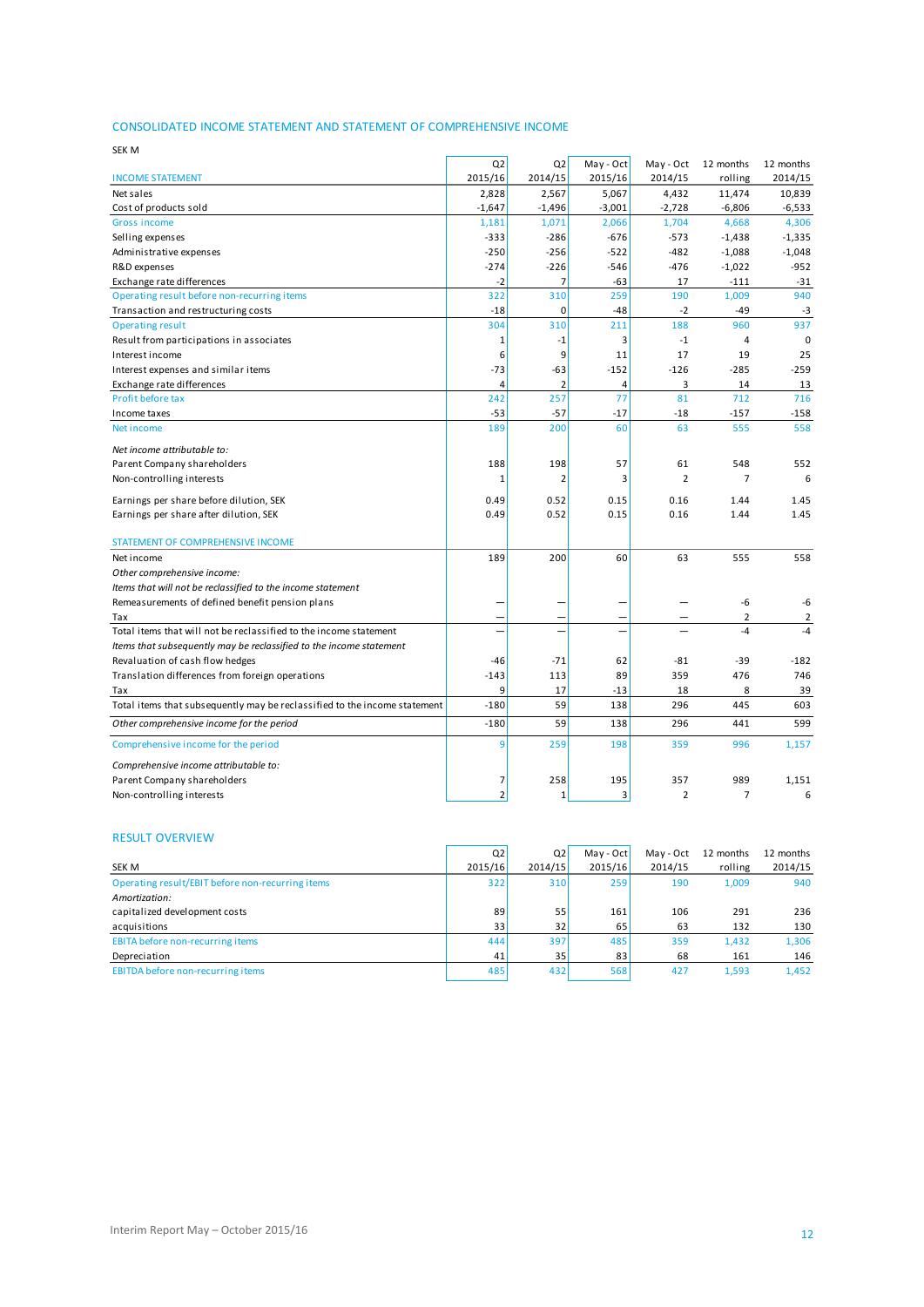#### CONSOLIDATED BALANCE SHEET

| <b>SEK M</b>                            | Oct 31, | Oct 31, | Apr 30, |
|-----------------------------------------|---------|---------|---------|
|                                         | 2015    | 2014    | 2015    |
| Non-current assets                      |         |         |         |
| Intangible assets                       | 8,375   | 7,419   | 8,174   |
| Tangible fixed assets                   | 904     | 754     | 881     |
| Financial assets                        | 396     | 332     | 371     |
| Deferred tax assets                     | 288     | 139     | 224     |
| <b>Total non-current assets</b>         | 9,963   | 8,644   | 9,650   |
| <b>Current assets</b>                   |         |         |         |
| Inventories                             | 1,417   | 1,314   | 1,297   |
| Accounts receivable                     | 3,831   | 3,634   | 4,207   |
| Accrued income                          | 1,994   | 2,051   | 1,895   |
| Current tax assets                      | 104     | 49      | 92      |
| Derivative financial instruments        | 64      | 116     | 83      |
| Other current receivables               | 823     | 731     | 695     |
| Cash and cash equivalents               | 1,586   | 942     | 3,265   |
| <b>Total current assets</b>             | 9,819   | 8,837   | 11,534  |
| <b>Total assets</b>                     | 19,782  | 17,481  | 21,184  |
| Elekta's owners' equity                 | 6,645   | 5,843   | 6,638   |
| Non-controlling interests               | 5       | 4       | 8       |
| <b>Total equity</b>                     | 6,650   | 5,847   | 6,646   |
| Non-current liabilities                 |         |         |         |
| Long-term interest-bearing liabilities  | 5,024   | 3,708   | 4,958   |
| Deferred tax liabilities                | 786     | 695     | 732     |
| Other long-term liabilities             | 269     | 183     | 279     |
| <b>Total non-current liabilities</b>    | 6,079   | 4,586   | 5,969   |
| <b>Current liabilities</b>              |         |         |         |
| Short-term interest-bearing liabilities | 17      | 957     | 1,075   |
| Accounts payable                        | 1,023   | 982     | 1,262   |
| Advances from customers                 | 2,053   | 1,891   | 2,165   |
| Prepaid income                          | 1,668   | 1,313   | 1,673   |
| Accrued expenses                        | 1,796   | 1,497   | 1,789   |
| Current tax liabilities                 | 93      | 32      | 119     |
| Derivative financial instruments        | 120     | 81      | 162     |
| Other current liabilities               | 283     | 295     | 324     |
| <b>Total current liabilities</b>        | 7,053   | 7,048   | 8,569   |
| <b>Total equity and liabilities</b>     | 19,782  | 17,481  | 21,184  |
| Assets pledged                          | 10      | 5       | 18      |
| Contingent liabilities                  | 53      | 62      | 59      |
|                                         |         |         |         |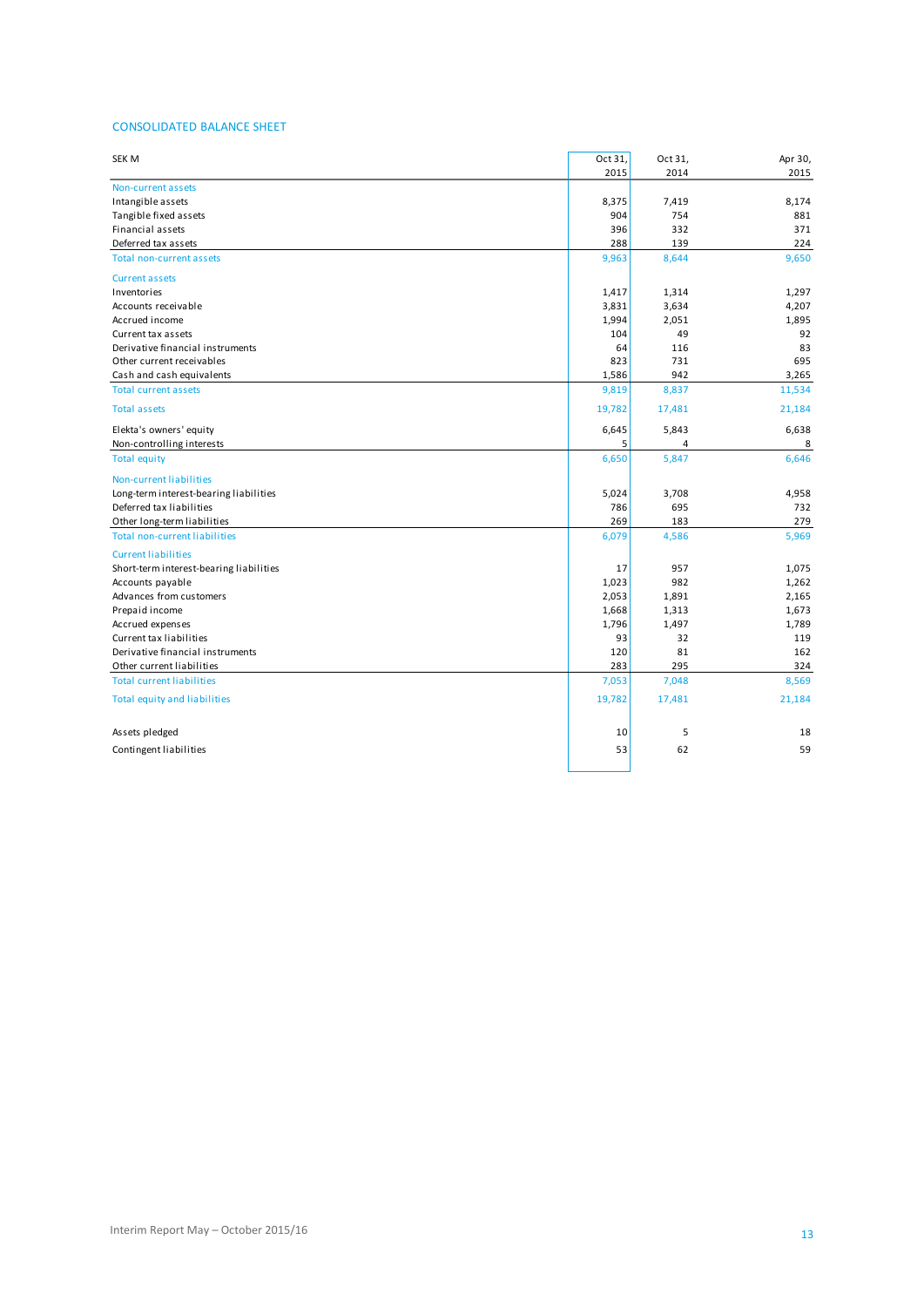### CASH FLOW

| <b>CASH FLOW</b>                                                                                 |                |                |           |          |                               |         |
|--------------------------------------------------------------------------------------------------|----------------|----------------|-----------|----------|-------------------------------|---------|
|                                                                                                  | Q <sub>2</sub> | Q <sub>2</sub> | May - Oct |          | May - Oct 12 months 12 months |         |
| <b>SEK M</b>                                                                                     | 2015/16        | 2014/15        | 2015/16   | 2014/15  | rolling                       | 2014/15 |
| Profit before tax                                                                                | 242            | 257            | 77        | 81       | 712                           | 716     |
| Amortization & Depreciation                                                                      | 163            | 123            | 309       | 238      | 583                           | 512     |
| Interest net                                                                                     | 54             | 45             | 117       | 90       | 219                           | 192     |
| Other non-cash items                                                                             | 93             | 63             | 139       | 105      | 445                           | 411     |
| Interest received and paid                                                                       | $-94$          | $-72$          | $-144$    | $-107$   | $-207$                        | $-170$  |
| Income taxes paid                                                                                | $-50$          | $-61$          | $-98$     | $-209$   | $-251$                        | $-362$  |
| Operating cash flow                                                                              | 408            | 355            | 400       | 198      | 1,501                         | 1,299   |
| Increase (-)/decrease (+) in inventories                                                         | 25             | $-7$           | $-107$    | $-143$   | 63                            | 27      |
| Increase $(-)/$ decrease $(+)$ in operating receivables                                          | $-13$          | $-96$          | 162       | 455      | 239                           | 532     |
| Increase $\left(\frac{1}{2}\right)$ decrease $\left(\frac{1}{2}\right)$ in operating liabilities | $-74$          | 184            | $-458$    | $-552$   | 59                            | $-35$   |
| Change in working capital                                                                        | $-62$          | 81             | $-403$    | $-240$   | 361                           | 524     |
| Cash flow from operating activities                                                              | 346            | 436            | $-3$      | $-42$    | 1,862                         | 1,823   |
| Investments intangible assets                                                                    | $-161$         | $-164$         | $-319$    | $-308$   | $-690$                        | $-679$  |
| Investments other assets                                                                         | $-38$          | -99            | $-95$     | $-147$   | $-225$                        | $-277$  |
| Continuous investments                                                                           | $-199$         | $-263$         | $-414$    | $-455$   | $-915$                        | $-956$  |
| Cash flow after continuous investments                                                           | 147            | 173            | $-417$    | $-497$   | 947                           | 867     |
| Business combinations and investments in associate                                               | 2              | 0              | $-10$     | $-47$    | $-151$                        | $-188$  |
| Cash flow after investments                                                                      | 149            | 173            | $-427$    | $-544$   | 796                           | 679     |
| Cash flow from financing activities                                                              | $-1,256$       | $-866$         | $-1,283$  | $-867$   | $-230$                        | 186     |
| Cash flow for the period                                                                         | $-1,107$       | $-693$         | $-1,710$  | $-1,411$ | 566                           | 865     |
| Exchange rate differences                                                                        | $-55$          | 40             | 31        | 106      | 78                            | 153     |
| Change in cash and cash equivalents for the period                                               | $-1,162$       | $-653$         | $-1,679$  | $-1,305$ | 644                           | 1,018   |

### CHANGES IN EQUITY

|                                           | May - Oct | May - Oct | 12 months |
|-------------------------------------------|-----------|-----------|-----------|
| SEK M                                     | 2015/16   | 2014/15   | 2014/15   |
| Attributable to Elekta's owners           |           |           |           |
| Opening balance                           | 6,638     | 6,249     | 6,249     |
| Comprehensive income for the period       | 198       | 357       | 1,151     |
| Dividend                                  | $-191$    | $-763$    | $-763$    |
| <b>Total</b>                              | 6,645     | 5,843     | 6,638     |
| Attributable to non-controlling interests |           |           |           |
| Opening balance                           | 8         | 8         | 8         |
| Comprehensive income for the period       |           |           | 6         |
| Dividend                                  | -5        | -6        | -6        |
| Total                                     |           |           | 8         |
| <b>Closing balance</b>                    | 6,650     | 5,847     | 6,646     |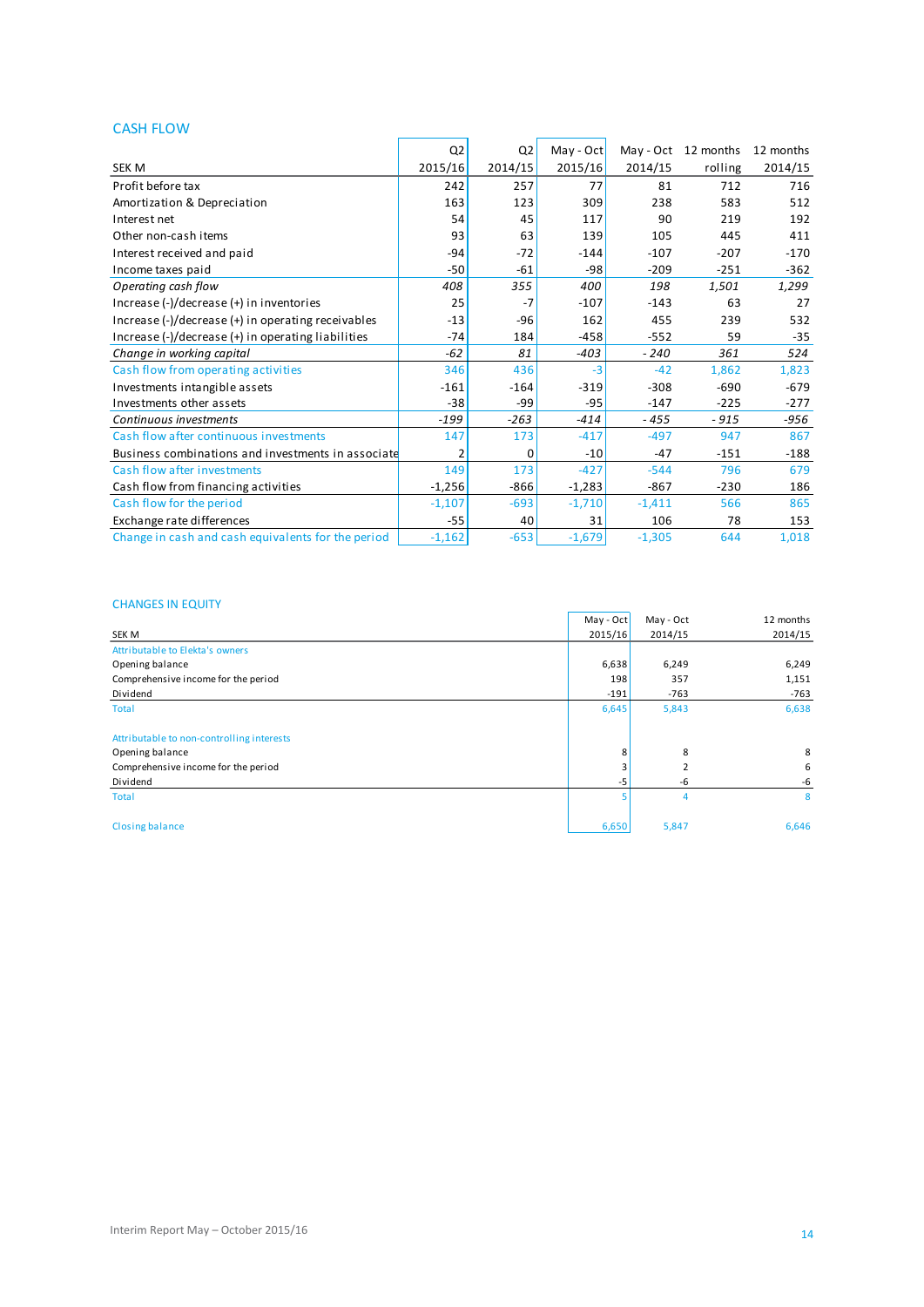# Financial instruments

The table below shows the Group's financial instruments for which fair value is different than carrying value. The fair value of all other financial instruments is assumed to correspond to the carrying value.

|                                         | Oct 31, 2015 |                   | Oct 31, 2014      |       |          | Apr 30, 2015 |
|-----------------------------------------|--------------|-------------------|-------------------|-------|----------|--------------|
|                                         | Carrying     |                   | Carrying          |       | Carrying |              |
| SEK M                                   |              | amount Fair value | amount Fair value |       | amount   | Fair value   |
| Long-term interest-bearing liabilities  | 5.024        | 5,288             | 3,708             | 3,946 | 4.958    | 5,252        |
| Short-term interest-bearing liabilities | 17           | 17                | 957               | 986   | 1.075    | 1,093        |
|                                         |              |                   |                   |       |          |              |

The Group's financial assets and financial liabilities, which have been measured at fair value, have been categorized in the fair value hierarchy. The different levels are defined as follows:

- Level 1: Quoted prices on an active market for identical assets or liabilities
- Level 2: Other observable data than quoted prices included in Level 1, either directly (that is, price quotations) or indirectly (that is, obtained from price quotations)
- Level 3: Data not based on observable market data

### Financial instruments measured at fair value

|                                                                 |               | Oct 31, | Oct 31, | Apr 30, |
|-----------------------------------------------------------------|---------------|---------|---------|---------|
| SEK M                                                           | Level         | 2015    | 2014    | 2015    |
| <b>FINANCIAL ASSETS</b>                                         |               |         |         |         |
| Financial assets measured at fair value through profit or loss: |               |         |         |         |
| Derivative financial instruments – non-hedging                  | $\mathfrak z$ | 40      | 73      | 70      |
| Derivatives used for hedging purposes:                          |               |         |         |         |
| Derivative financial instruments - hedging                      | 2             | 31      | 56      | 15      |
| <b>Total financial assets</b>                                   |               | 71      | 129     | 85      |
| <b>FINANCIAL LIABILITIES</b>                                    |               |         |         |         |
| Financial liabilities at fair value through profit or loss:     |               |         |         |         |
| Derivative financial instruments – non-hedging                  | 2             | 40      | 33      | 44      |
| Contingent consideration                                        | 3             | 129     | 28      | 152     |
| Derivatives used for hedging purposes:                          |               |         |         |         |
| Derivative financial instruments - hedging                      | 2             | 93      | 75      | 133     |
| <b>Total financial liabilities</b>                              |               | 262     | 136     | 329     |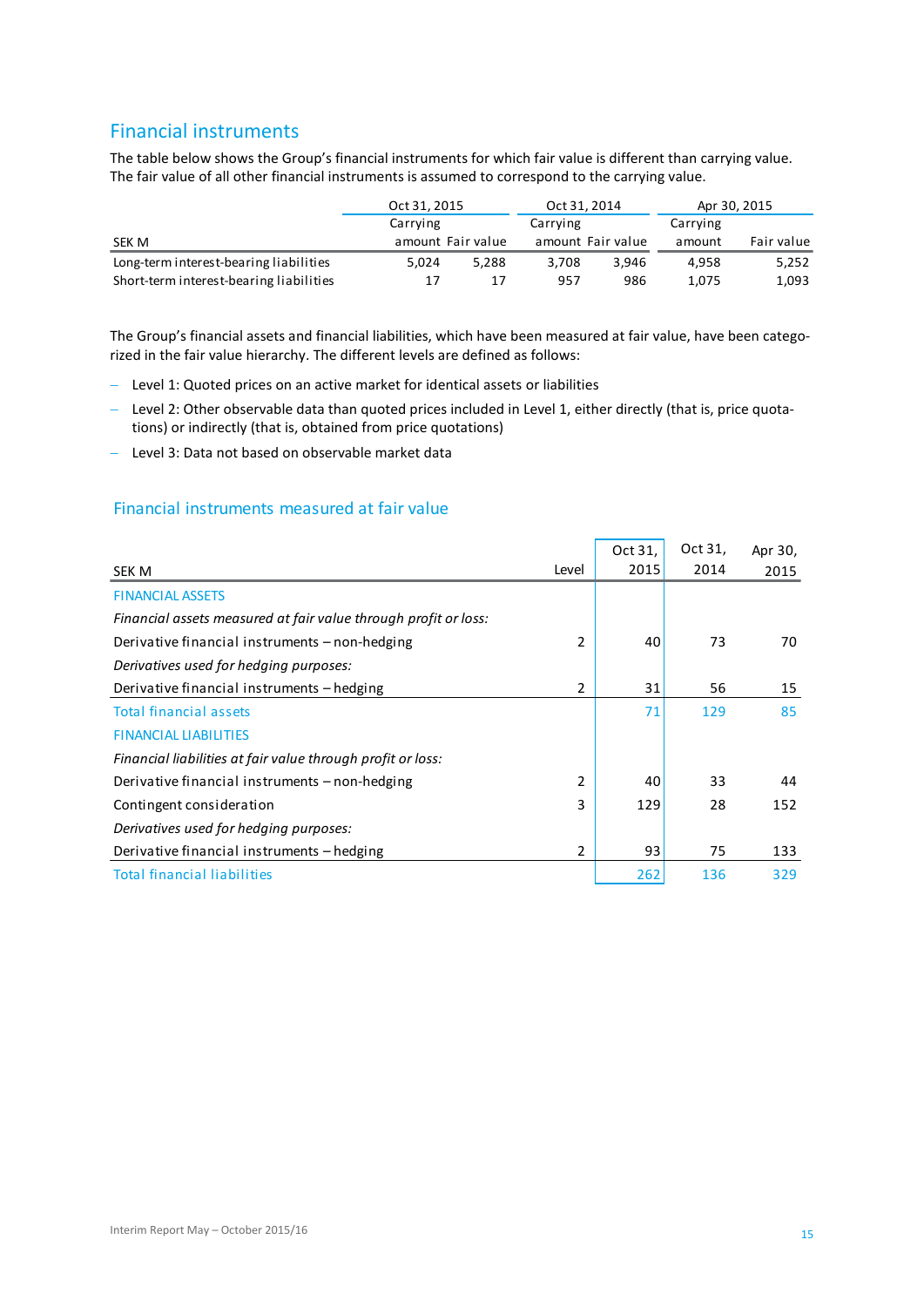#### KEY FIGURES

|                                   | May - Apr | May - Apr | May - Apr | May - Apr | May - Apr | May - Oct      | $May - Oct$ |
|-----------------------------------|-----------|-----------|-----------|-----------|-----------|----------------|-------------|
|                                   | 2010/11   | 2011/12   | 2012/13   | 2013/14   | 2014/15   | 2014/15        | 2015/16     |
|                                   |           |           |           |           |           |                |             |
| Order bookings, SEK M             | 9,061     | 10,815    | 12,117    | 12,253    | 11,907    | 5,217          | 5,827       |
| Net sales, SEK M                  | 7,904     | 9,048     | 10,339    | 10,694    | 10,839    | 4,432          | 5,067       |
| Operating result, SEK M           | 1,502     | 1,849     | 2,012     | 1,727     | 937       | 188            | 211         |
| Operating margin before non-      |           |           |           |           |           |                |             |
| recurring items, %                | 19        | 20        | 20        | 18        | 9         | 4              |             |
| Operating margin, %               | 19        | 20        | 19        | 16        | 9         | 4              |             |
| Profit margin, %                  | 19        | 19        | 17        | 14        | 7         | $\overline{2}$ |             |
| Shareholders' equity, SEK M       | 3,833     | 5,010     | 5,560     | 6,257     | 6,646     | 5,847          | 6,650       |
| Capital employed, SEK M           | 4,714     | 9,540     | 10,112    | 10,743    | 12,678    | 10,512         | 11,691      |
| Equity/assets ratio, %            | 43        | 33        | 34        | 35        | 31        | 33             | 34          |
| Net debt/equity ratio             | $-0.13$   | 0.53      | 0.36      | 0.36      | 0.42      | 0.64           | 0.52        |
| Return on shareholders' equity, % | 30        | 29        | 27        | 21        | 9         | 18             | 9           |
| Return on capital employed, %     | 35        | 28        | 21        | 17        | 9         | 15             | 8           |
|                                   |           |           |           |           |           |                |             |

#### DATA PER SHARE

|                                | May - Apr  | May - Apr  | May - Apr  | May - Apr  | May - Apr  | May - Oct  | May - Oct |
|--------------------------------|------------|------------|------------|------------|------------|------------|-----------|
|                                | 2010/11    | 2011/12    | 2012/13    | 2013/14    | 2014/15    | 2014/15    | 2015/16   |
|                                |            |            |            |            |            |            |           |
| Earnings per share             |            |            |            |            |            |            |           |
| before dilution, SEK           | 2.76       | 3.26       | 3.52       | 3.01       | 1.45       | 0.16       | 0.15      |
| after dilution, SEK            | 2.73       | 3.23       | 3.52       | 3.00       | 1.45       | 0.16       | 0.15      |
| Cash flow per share            |            |            |            |            |            |            |           |
| before dilution, SEK           | 1.31       | $-7.07$    | 3.17       | 1.31       | 1.78       | $-1.43$    | $-1.12$   |
| after dilution, SEK            | 1.30       | $-7.01$    | 3.17       | 1.24       | 1.78       | $-1.43$    | $-1.12$   |
| Shareholders' equity per share |            |            |            |            |            |            |           |
| before dilution, SEK           | 10.22      | 13.19      | 14.55      | 16.39      | 17.41      | 15.32      | 17.43     |
| after dilution, SEK            | 10.61      | 13.31      | 14.55      | 20.32      | 17.41      | 15.32      | 17.43     |
| Average number of shares       |            |            |            |            |            |            |           |
| before dilution, 000s          | 373,364    | 376,431    | 380,672    | 381,277    | 381,287    | 381,287    | 381,287   |
| after dilution. 000s           | 378,028    | 380,125    | 380,672    | 400,686    | 381,287    | 381,287    | 381,287   |
| Number of shares at closing    |            |            |            |            |            |            |           |
| before dilution, 000s          | 374,951 *) | 378,991 *) | 381,270 *) | $381,287*$ | $381,287*$ | 381,287 *) | 381,287*) |
| after dilution. 000s           | 383,618    | 384,284    | 381,270    | 400.696    | 381,287    | 381,287    | 381,287   |

In September 2012 a 4:1 share split was conducted. The data per share and number of shares has been restated pro forma.

\*) Number of registered shares at closing excluding treasury shares (1,541,368 per October, 2015).

| Data per quarter                 | Q1     | Q2    | Q3    | Q4    | Q1     | Q <sub>2</sub> | Q3    | Q4    | Q1                                                                              | Q <sub>2</sub> |
|----------------------------------|--------|-------|-------|-------|--------|----------------|-------|-------|---------------------------------------------------------------------------------|----------------|
| SEK M                            |        |       |       |       |        |                |       |       | 2013/14 2013/14 2013/14 2013/14 2014/15 2014/15 2014/15 2014/15 2015/16 2015/16 |                |
| Order bookings                   | 2.027  | 3.101 | 3.224 | 3.901 | 2.341  | 2,876          | 2.834 | 3.856 | 2.536                                                                           | 3,291          |
| Net sales                        | 1.912  | 2.443 | 2.385 | 3,954 | 1,865  | 2,567          | 2,552 | 3,855 | 2.239                                                                           | 2,828          |
| EBITA before non-recurring items | 148    | 407   | 340   | 1,288 | -38    | 397            | 345   | 601   | 41                                                                              | 444            |
| Operating result                 | 46     | 304   | 260   | 1.117 | $-122$ | 310            | 250   | 499   | -93                                                                             | 304            |
| Cash flow from                   |        |       |       |       |        |                |       |       |                                                                                 |                |
| operating activities             | $-391$ | 282   | 153   | 1,231 | $-478$ | 436            | 200   | 1.665 | $-349$                                                                          | 346            |

### Order bookings growth based on unchanged exchange rates

| unchanged exchange rates        |      |                                                                                 |                |       |    |       |       |       |     |                |
|---------------------------------|------|---------------------------------------------------------------------------------|----------------|-------|----|-------|-------|-------|-----|----------------|
|                                 | 01   | Q <sub>2</sub>                                                                  | Q <sub>3</sub> | Q4    | Q1 | Q2    | Q3    | Q4    | Q1  | Q <sub>2</sub> |
|                                 |      | 2013/14 2013/14 2013/14 2013/14 2014/15 2014/15 2014/15 2014/15 2015/16 2015/16 |                |       |    |       |       |       |     |                |
| North & South America, %        | -26  | 8                                                                               | 40             | -4    | 11 | $-2$  | -53   | -31   | 13  | $-18$          |
| Europe, Middle East & Africa, % | 18   | 32                                                                              | 15             | 13    | 31 | -33   | 14    | $-27$ | -30 | 41             |
| Asia Pacific, %                 | 8    | $-7$                                                                            | -9             | $-23$ | -5 |       | $-23$ | 23    | 12  | -6             |
| Group, %                        | $-2$ | 10                                                                              | 15             | -3    | 12 | $-13$ | $-22$ | $-18$ | -5  | 3              |
|                                 |      |                                                                                 |                |       |    |       |       |       |     |                |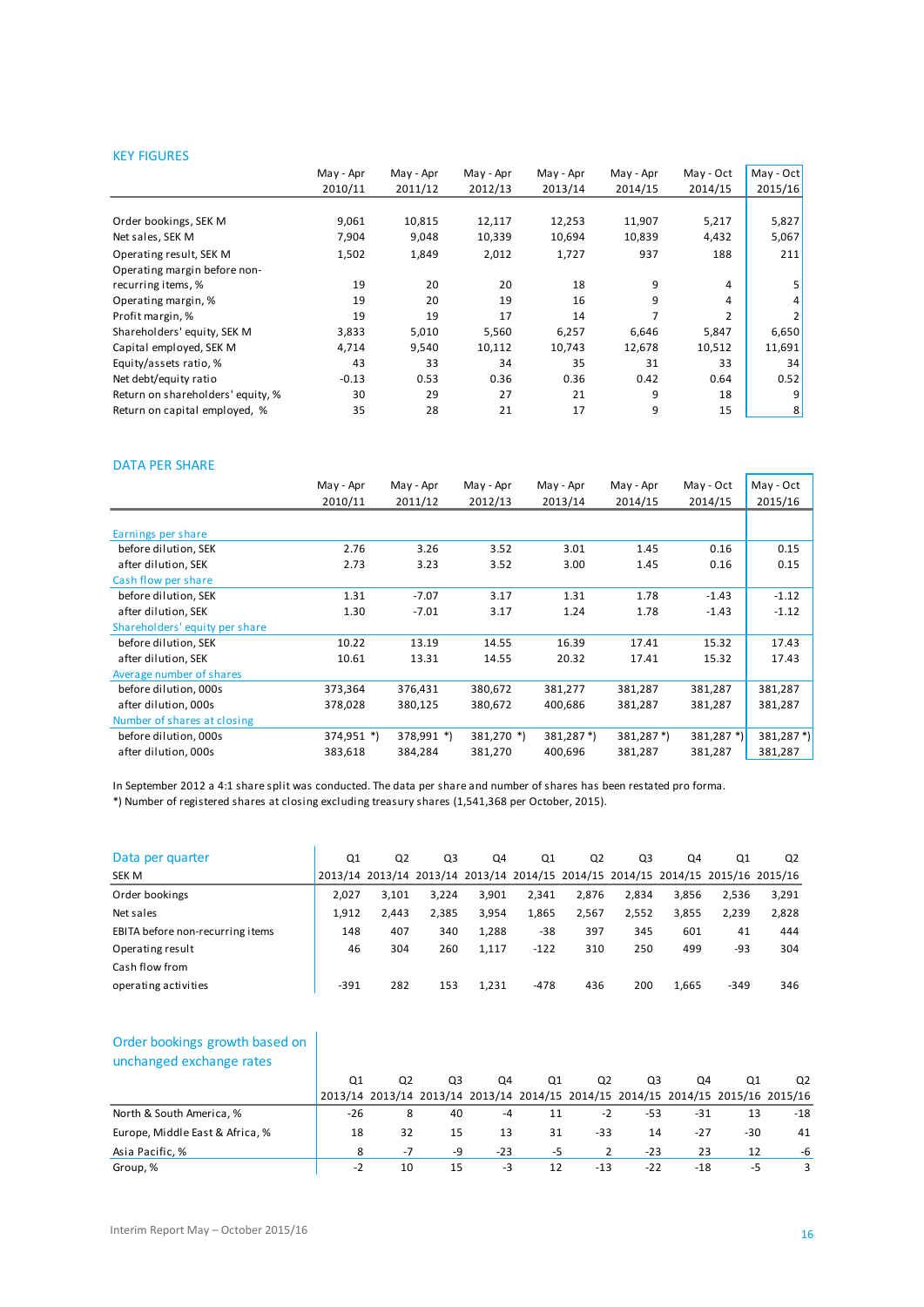### Segment reporting

Elekta applies geographical segmentation. Order bookings, net sales and contribution margin for respective region are reported to Elekta's CFO and CEO (chief operating decision makers). In the regions' operating expenses cost of products sold and expenses are directly attributable to the respective region reported. Global costs for R&D, marketing, management of product supply centers and Parent Company are not allocated per region. Currency exposure is concentrated to product supply centers. The majority of exchange differences in operations are reported in global costs.

#### Segment reporting May - Oct 2015/16 Europe, North and Middle East  $\%$  of SEK M South America and Africa Asia Pacific Group total net sales Net sales 1,946 1,616 1,505 5,067 Operating expenses -1,358 -1,192 -1,139 -3,689 73% Contribution margin 688 588 424 366 1,378 27% Contribution margin, % 30% 26% 24% Global costs  $\sim$  22% Operating result before non-recurring items <sup>259</sup> 5 % Non-recurring items **-48** Contribution margin, % 30% 26% 24%<br>
Global costs<br>
Operating result before non-recurring items 259 5%<br>
Non-recurring items 48<br>
Operating result 211 4%<br>
Net financial items -134 Net financial items **-134** Operating result before non-recurring items<br>
Non-recurring items<br>
Operating result<br>
Net financial items<br>
Income before tax<br>
77 May - Oct 2014/15 Europe,<br>North and Middle East Niddle East  $\%$  of SEK M South America and Africa Asia Pacific Group total net sales Net sales 1,482 1,545 1,405 4,432 Operating expenses -1,108 -1,091 -1,098 -3,297 74% Contribution margin 374 454 307 1,135 26% Contribution margin, % 25% 29% 22%  $\sigma$  -945  $\sigma$  -945  $\sigma$  -945  $\sigma$  -945  $\sigma$  -945  $\sigma$ Operating result before non-recurring items <sup>190</sup> 4 % Non-recurring items  $\frac{1}{2}$ <br>Operating result  $\frac{1}{2}$ Operating result <sup>188</sup> 4 % Net financial items  $-107$ <br>Income before tax  $81$ Operating result before non-recurring items<br> **Non-recurring items**<br> **Solenting result**<br> **Net financial items**<br> **INCOME before tax**<br> **INCOME before tax**<br> **BI**<br> **INCOME before tax**<br> **BI**<br> **BI**<br> **EXPLANTE BI**<br> **BI**<br> **EXPLANTE** May - Apr 2014/15 Europe, Europe, Europe, Europe, Europe, Europe, Europe, Europe, Europe, Europe, Europe, Europe, Europe, Europe, Europe, Europe, Europe, Europe, Europe, Europe, Europe, Europe, Europe, Europe, Europe, Euro Middle East  $\%$  of

| SEK M                                       | South America | and Africa | Asia Pacific | Group total | net sales |
|---------------------------------------------|---------------|------------|--------------|-------------|-----------|
| Net sales                                   | 3,651         | 3,829      | 3,359        | 10,839      |           |
| Operating expenses                          | $-2,573$      | $-2,790$   | $-2,579$     | $-7,942$    | 73%       |
| Contribution margin                         | 1,078         | 1,039      | 779          | 2,897       | 27%       |
| Contribution margin, %                      | 30%           | 27%        | 23%          |             |           |
| Global costs                                |               |            |              | $-1,957$    | 18%       |
| Operating result before non-recurring items |               |            |              | 940         | 9%        |
| Non-recurring items                         |               |            |              | -3          |           |
| Operating result                            |               |            |              | 937         | 9%        |
| Net financial items                         |               |            |              | $-221$      |           |
| Income before tax                           |               |            |              | 716         |           |

#### 12 months rolling

|                                             | North and     | Middle East |              |             | % of      |
|---------------------------------------------|---------------|-------------|--------------|-------------|-----------|
| SEK M                                       | South America | and Africa  | Asia Pacific | Group total | net sales |
| Net sales                                   | 4,115         | 3,900       | 3,459        | 11,474      |           |
| Operating expenses                          | $-2,823$      | $-2,891$    | $-2,620$     | $-8.334$    | 73%       |
| Contribution margin                         | 1,292         | 1,009       | 839          | 3,140       | 27%       |
| Contribution margin, %                      | 31%           | 26%         | 24%          |             |           |
| Global costs                                |               |             |              | $-2,131$    | 19%       |
| Operating result before non-recurring items |               |             |              | 1,009       | 9%        |
| Non-recurring items                         |               |             |              | -49         |           |
| Operating result                            |               |             |              | 960         | 8%        |
| Net financial items                         |               |             |              | $-248$      |           |
| Income before tax                           |               |             |              | 712         |           |

Elekta's operations are characterized by significant quarterly variations in delivery volumes and product mix, which have a direct impact on net sales and profits. This is accentuated when the operation is split into segments as is the impact of currency fluctuations between the years.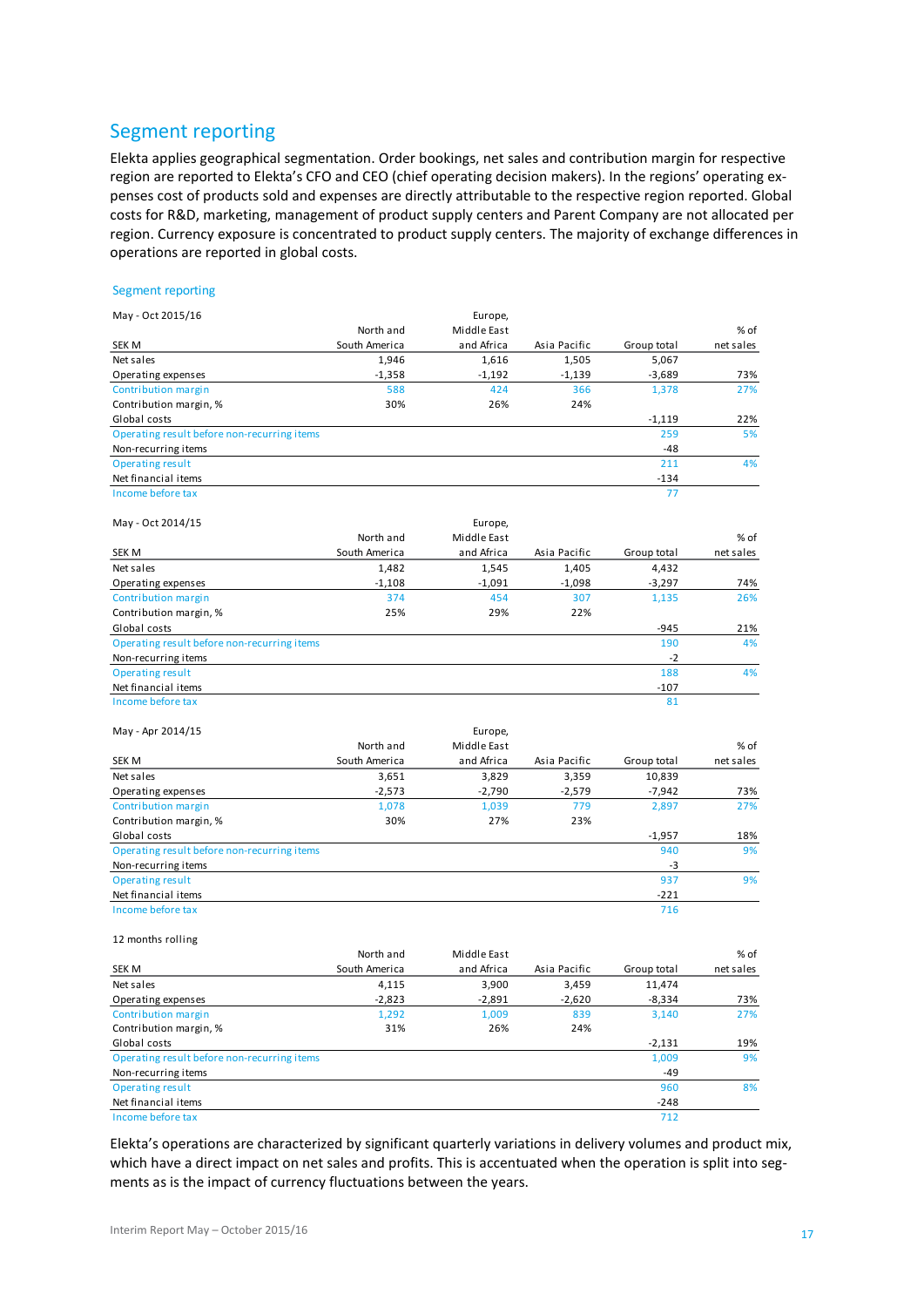### PARENT COMPANY

### INCOME STATEMENT AND STATEMENT OF COMPREHENSIVE INCOME

|                                   | May - Oct | May - Oct |
|-----------------------------------|-----------|-----------|
| SEK M                             | 2015/16   | 2014/15   |
| Operating expenses                | $-90$     | -63       |
| Financial net                     | 101       | $-37$     |
| Income after financial items      | 11        | $-100$    |
| Tax                               | 24        | 16        |
| Net income                        | 35        | $-84$     |
| Statement of comprehensive income |           |           |
| Net income                        | 35        | -84       |
| Other comprehensive income        |           | 5         |
| Total comprehensive income        | 35        | $-79$     |
|                                   |           |           |

### BALANCE SHEET

|                                            | Oct 31, | Apr 30, |
|--------------------------------------------|---------|---------|
| <b>SEK M</b>                               | 2015    | 2015    |
| Non-current assets                         |         |         |
| Shares in subsidiaries                     | 2,143   | 2,142   |
| Receivables from subsidaries               | 2,664   | 2,663   |
| Other financial assets                     | 95      | 96      |
| Deferred tax assets                        | 35      | 11      |
| Total non-current assets                   | 4,938   | 4,912   |
| <b>Current assets</b>                      |         |         |
| Receivables from subsidaries               | 4,139   | 3,804   |
| Other current receivables                  | 49      | 46      |
| Cash and cash equivalents                  | 994     | 2,630   |
| <b>Total current assets</b>                | 5,182   | 6,480   |
| <b>Total assets</b>                        | 10,119  | 11,392  |
| Shareholders' equity                       | 2,162   | 2,319   |
| Untaxed reserves                           | 42      | 43      |
| Non-current liabilities                    |         |         |
| Long-term interest-bearing liabilities     | 5,024   | 4,958   |
| Long-term liabilities to Group companies   | 39      | 39      |
| Long-term provisions                       | 95      | 97      |
| <b>Total non-current liabilities</b>       | 5,158   | 5,093   |
| <b>Current liabilities</b>                 |         |         |
| Short-term interest-bearing liabilities    | 0       | 1,031   |
| Short-term liabilities to Group companies  | 2,606   | 2,700   |
| Other current liabilities                  | 150     | 206     |
| <b>Total current liabilities</b>           | 2,756   | 3,937   |
| Total shareholders' equity and liabilities | 10,119  | 11,392  |
| Assets pledged                             |         |         |
| Contingent liabilities                     | 1,105   | 1,213   |